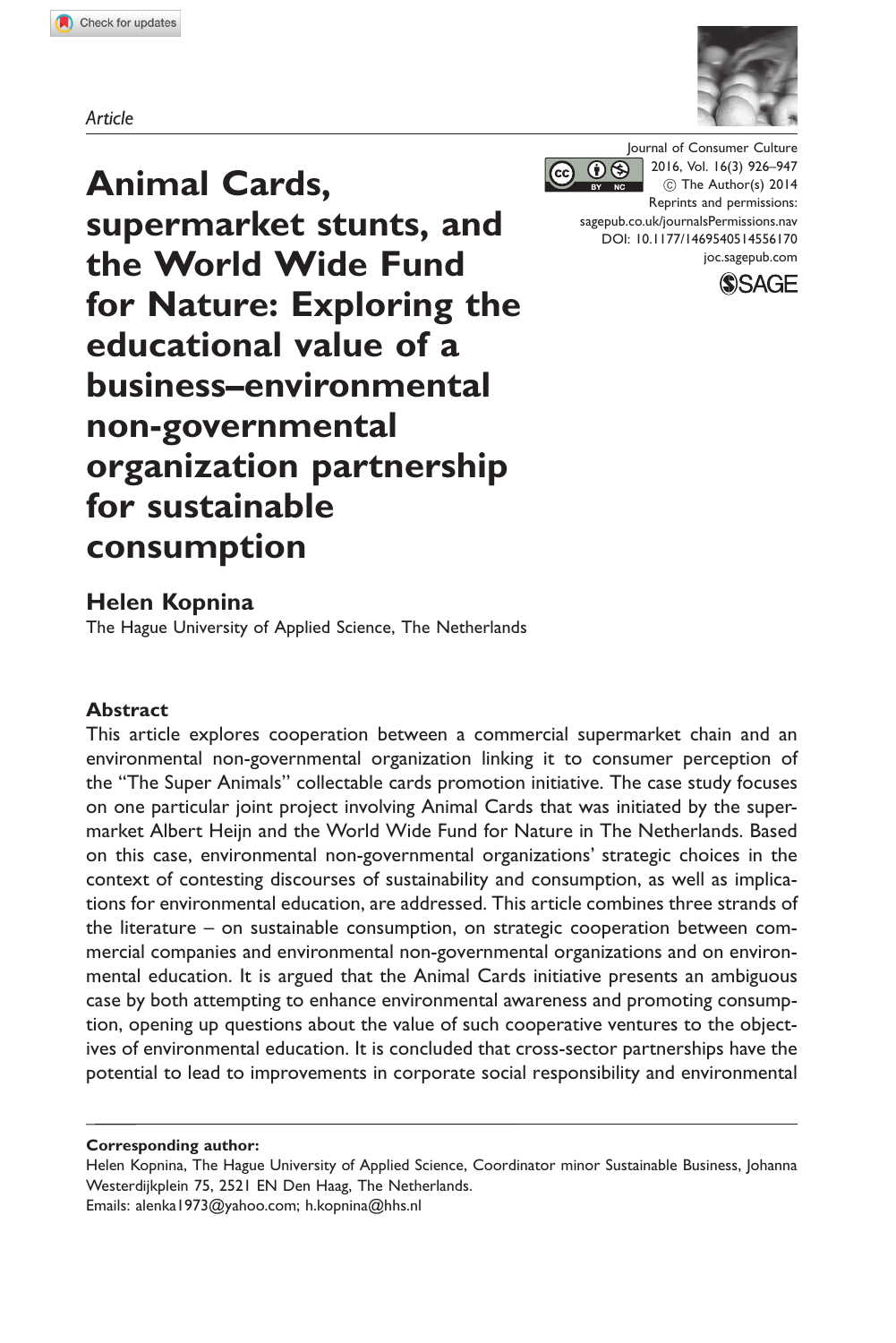awareness among consumers but simultaneously pose the danger of undermining the critical stance toward consumption.

#### Keywords

Environmental awareness, environmental education, environmental non-governmental organization, sustainable consumption, cross-sector partnership

## Introduction

Let us start this article with the vignette.

On a rainy October afternoon in 2012, a group of about a hundred parents have gathered in the area in front of the Montessori school in Amsterdam to pick up their children. At 1 minute past 3, a stream of the youngest children pours out into the square and starts to noisily disperse in the crowd of waiting parents. A few minutes later, the older children join their younger schoolmates in the square. A number of children gather in groups, observably more boisterous than the children who have joined their parents. They pull out stacks of cards and start trading. "A seal for these two!" "I already have a seal!" "I'll trade you this giraffe instead'' ... Excitement is mounting, children push and shove.

A number of boys climb the monkey bars in the school playground, followed by other children who shout excitedly: ''Strooien, strooien!'' [''Throw them around!''] One of the boys pulls out his stack of cards, shows them to the group below, and announces that he is going to tear the cards. Children below shout ''Don't tear them'' and implore him to throw them down instead. The boy takes his time, pulling out one card after another and showing each to the public, while children's hands extend up in an effort to grab the cards. One girl almost succeeds in grabbing a card, but the boy pulls it back and tears it into two, telling the girl to pick up the pieces. Following the shouts of discontent from other spectators, the boy throws all the cards in the air and they start to land like confetti in the outstretched hands of the children who stand under the monkey bars.

''They are just like monkeys!'' – remarks a mother with a white scarf, standing next to the researcher.

''I cannot wait till this promotion is over... '' – sighs another mother in red coat.

''Well, I think it's great!'' – interjects a third mother in a yellow coat excitedly. ''These are beautiful cards!''

''What about this trading?'' – ventures her husband.

''Trading is good for children's social skills... and this way they learn about animals!'' – replies his wife. Their daughter runs toward them, excitedly waiving the cards in the air.

''Isn't it some kind of Greenpeace promotion?'' – reflects the father.

''I think it's just the way to make us buy more stuff in the store'' – shrugs the mother in the red coat. ''My kid wants to collect all those soft animals they sell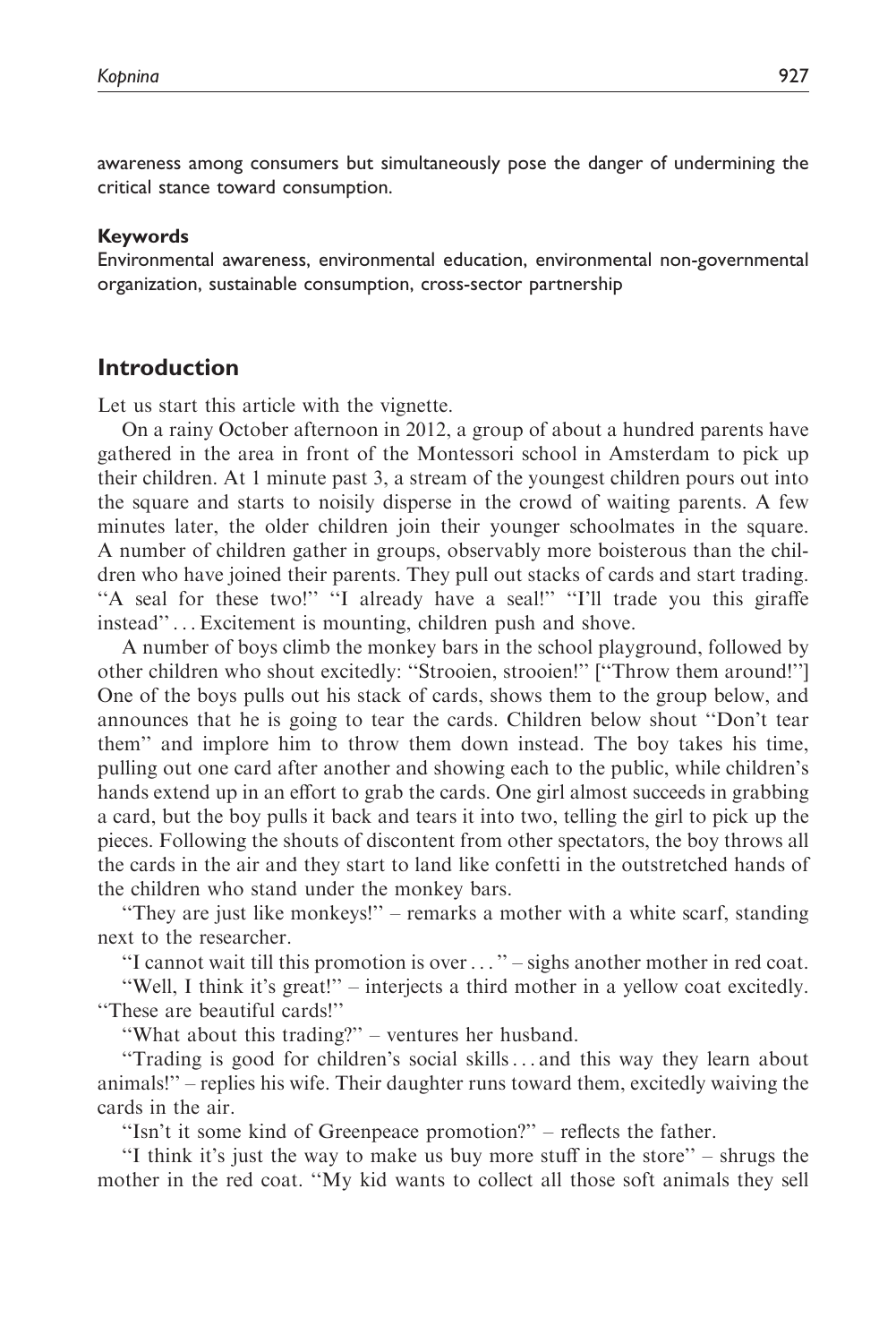too!'' – reflects the white scarfed mother. ''I don't mind having them myself!'' – the mother in a yellow coat offers.

''Greenpeace probably gets part of the proceeds'' – reflects the father and looks at the researcher: ''Do you have any idea, does this Greenpeace or whatever it was get part of the proceeds?" "Probably, in a way  $\dots$ " – the researcher answers. "Well, everybody's got to make a living!" – the father reflects gaily.

''They are probably made in China'' – the mother in red coat sniffs and ventures into the playground to disengage her child from the group of trading children.

This article links the literature and empirical observations on sustainable consumption, strategic choices of environmental non-governmental organizations (ENGOs) and business stakeholders, and environmental education (EE). The critical literature addresses issues associated with ''green'' consumption and locates consumers and their practices in the cultural, social, and economic contexts (Isenhour, 2010, 2012, 2015; Kopnina, 2011a, 2014; Wilk, 2002a, 2002b, 2004, 2009, 2010). We shall discuss how this critical literature interrogates the rhetoric and assumptions of ethical consumption and its relationship to environmental awareness.

Next, we shall examine the literature on strategic collaboration between ENGOs and businesses, particularly in the Dutch context (Bos et al., 2013; Glasbergen, 2011, 2013; Kolk and Van Tulder, 2010; Van Huijstee et al., 2011; Van Huijstee and Glasbergen, 2010a, b; Van Tulder et al., 2001). The purpose of this examination is to gain insight into the reasons why businesses and ENGOs cooperate strategically and how different stakeholders relate to this cooperation. This literature is embedded within the broader research on ''green alliances'' between businesses and their suppliers, competitors, and other stakeholders (Arts, 2002; Crane, 1998; Hartman and Stafford, 1997; Shah, 2011). Such alliances have become common in recent decades, raising concerns about the motives behind collaborative partnerships between agencies whose relationships were traditionally antagonistic (Arts, 2002).

While this literature explores green marketing strategies within stakeholder theory and the networks model of industrial markets (e.g. Crane, 1998), critical environmental interdependencies between commercial companies, NGOs, and consumers are rarely examined. This article will examine interdependencies between commercial companies, ENGOs, and consumers, and educational benefits of such alliances to the consumer, focusing on the congruity of bonds between various alliances in the context of sustainability.

The interest in the purpose of collaborations between businesses and ENGOs introduces the third strand of literature on EE. EE normally refers to a learning process that increases students' awareness and knowledge about the environment and associated challenges, develops the necessary skills and expertise to address the challenges, and fosters attitudes, motivations, and commitments to make informed decisions (Tbilisi Declaration, 1978). While research in EE is very broad, dating back a few decades to the first issues of The Journal of Environmental Education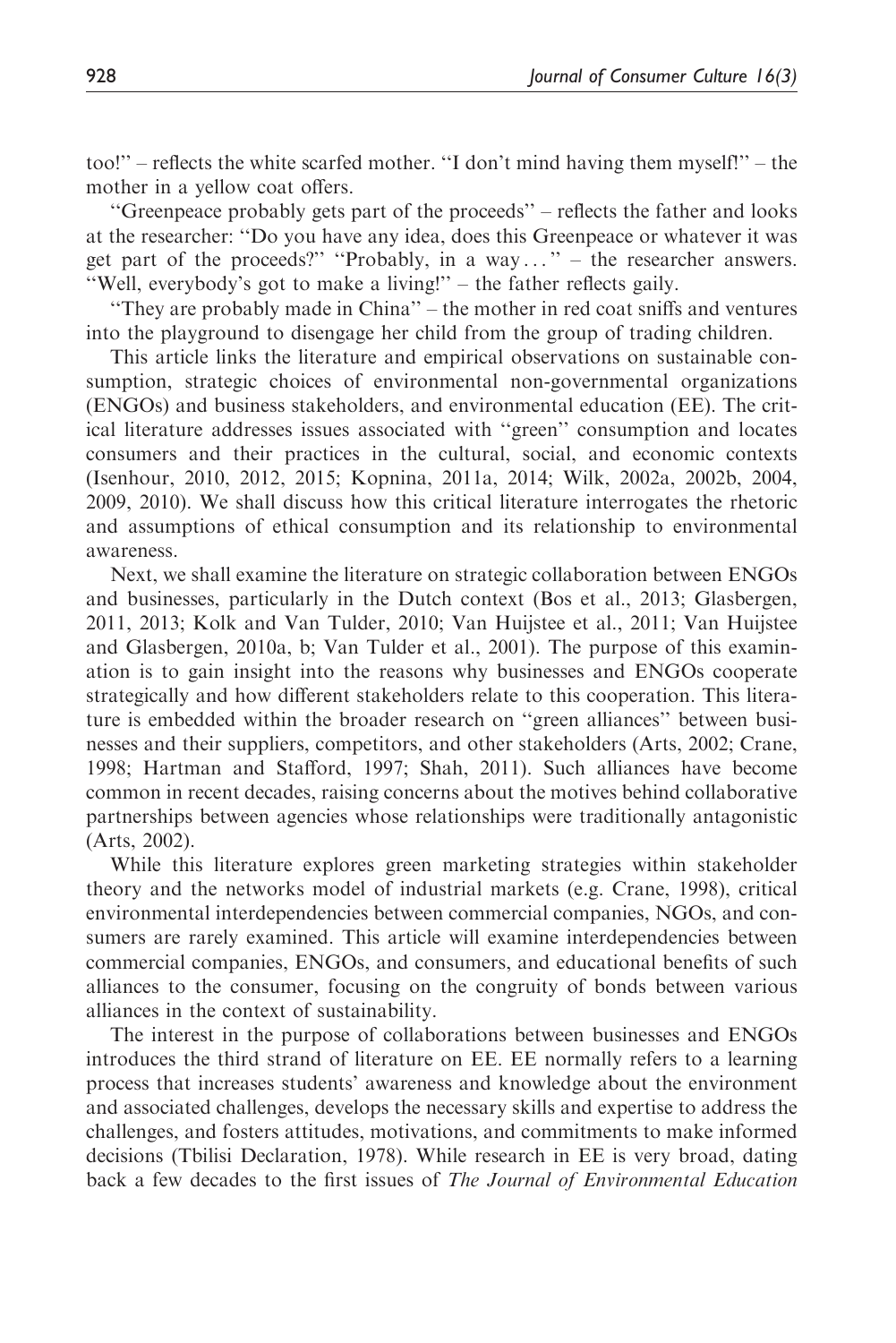in 1969, this article will particularly draw upon the EE literature relevant to consumption and environmental awareness.

We shall focus on the Super Animals collectable cards (hereafter referred to as Animal Cards) promotion as a catalyst for the discussion on sustainability and consumption. The Animal Cards grew out of the partnership between the Dutch branch of the World Wildlife Fund (WWF; in Dutch Wereld Natuur Fonds or WNF) and the Dutch supermarket Albert Heijn (AH).

This article addresses the case of the Animal Cards as an example of a collaborative effort between WWF and AH. As WWF claims that its cooperation with AH serves an educational function, this article focuses on the educational effects of the strategic collaboration between WWF and AH.

### Case description

The WWF has offices in 90 countries and per March 2014 counted 910,000 donors. In The Netherlands, these included a growing number of youth members, through their membership of youth clubs such as WNF-Bamboekidz, WNF-Rangers, and WNF-Lifeguards. Founded in 1887, AH is the oldest company owned and operated by Ahold and currently owns more than 850 stores and employs around 74,000 people, making it one of the largest employers in The Netherlands (<https://www.ahold.com/Media/Albert-Heijn.htm>).

Since 2007, the partnership between these two organizations has developed ''to help find solutions to a range of sustainability issues'' (Ahold, 2011). In March 2011, AH and WNF launched the Animal Cards promotion for the first time. Supermarket customers could receive Animal Cards by spending 10 euros on groceries. The cards contained pictures and information about animals and were distributed in small paper–plastic packages of four cards. A plastic-coated collector's album or a wooden box in which to store the full set of 204 Animal Cards could also be purchased at the store. Additionally, a selection of soft toy animals with WNF labels could be purchased (WNF, 2012c). AH announced that it would pay the first 2 months of WNF membership subscription for customers who were ''inspired by the promotion'' (Ahold, 2011).

The success of this joint initiative in 2011 led to the second Animal Cards promotion which was launched in October 2012 (Ahold, 2012). In 2012, there were 204 different cards in 17 different categories, ranging from ''animals with funny names'' to ''animals with crazy hair styles'' (Albert Heijn Koornneef, 2012). As in the previous year, customers were encouraged to collect all the cards and buy newly designed albums and boxes in which to keep them (Albert Heijn, 2012a). Instead of the paper–plastic packages used in 2011, smaller paper attachments were used. In total, 112 million packages containing four Animal Cards each and 800,000 collection albums were produced (WNF, 2012a, 2012b; AH refused to provide information).

Judging by postings by both AH and WWF, the partners considered the action successful (Albert Heijn, 2012a, 2012b; WNF, 2012a, 2012b; WWF, 2012).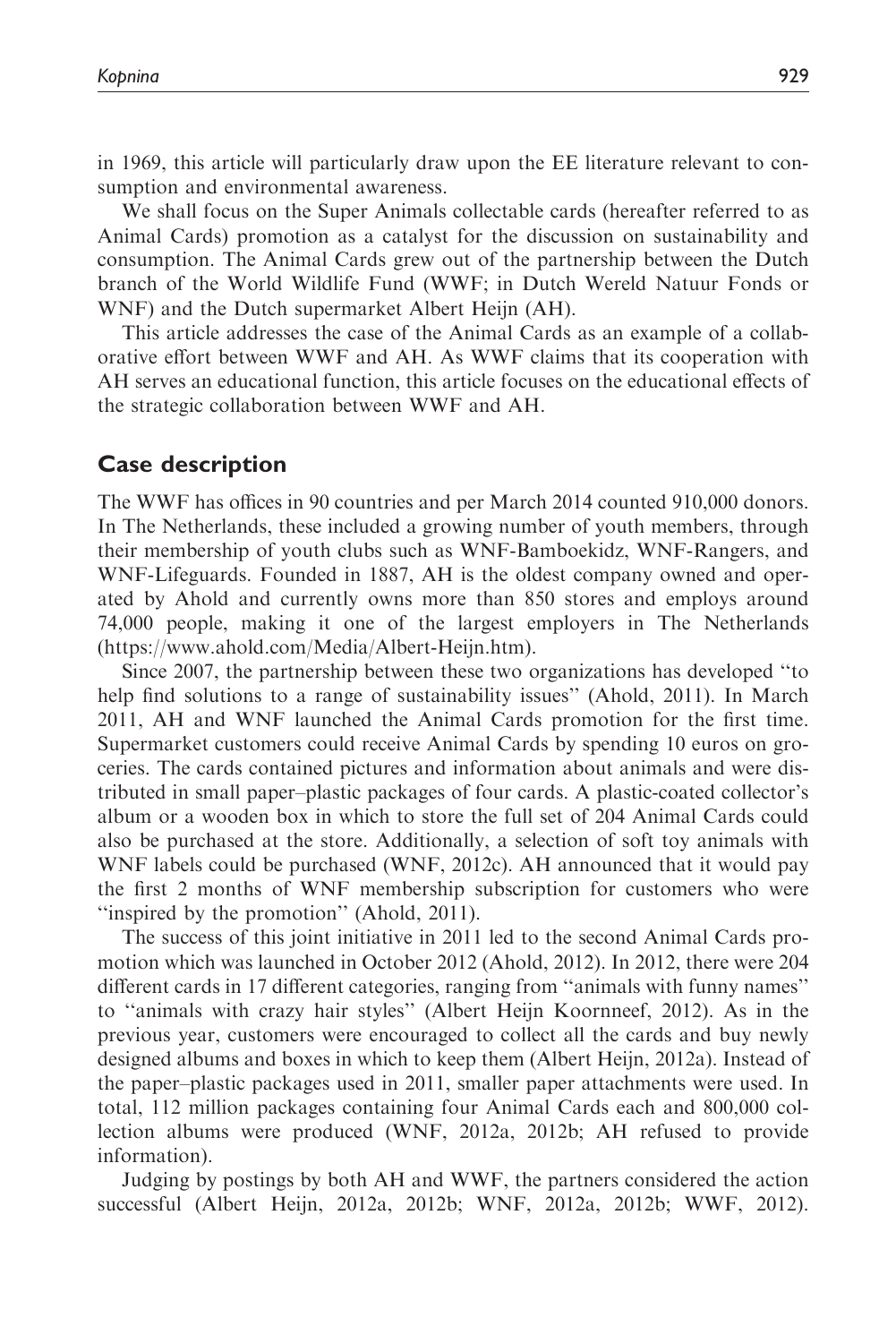Both AH and WWF reported that their cooperation is going to stimulate sustainability of the international production of palm oil, timber, paper, and soya, and serves to stimulate the green economy. Both partners reported that their efforts were targeted to stimulate sustainable production and consumption, with WWF additionally emphasizing the role of environmental awareness that such cooperation raises. AH, on the other hand, assumed benefit from the commercial success of increased sales (although official numbers were not reported) or at least through the ''greener'' image acquired through association with ENGO. The commercial success of Animal Cards was not only evident from AH's sales but also from the number of postings on Martplaats.nl (the largest on-line market platform in The Netherlands, similar to e-Bay) offering Animal Cards collections since 2011 (Marktplaats, 2014).

# Methodology

This research is based on a case study involving participant observation conducted with upper elementary Montessori elementary school children aged between 7 and 10 years and their parents between September and December 2012. The school has a population of 79 children and is located in a predominantly ethnically Dutch well-to-do area in Amsterdam. The researcher approached the children and their parents after school at regular intervals. While the researcher attempted to engage in conversations with children independently of their parents or guardians, these conversations were often conducted in mixed groups of children and parents. Conversations with individual children were conducted with parental consent and sometimes outside the school premises in their homes. Conversations with parents were conducted with and without children present, within school premises and at home. All names were changed.

The participant observation method was chosen because it enabled the researcher to gain a close familiarity with the parents and children over an extended period of time (Spradley, 1980). Children were chosen as ''stakeholders'' because, first, the Animal Cards are targeted toward the children and, second, because children can be seen as future ''potential'' customers or donors. The parents and guardians were chosen because they were the ''financers'' of the Animal Cards and presumably had an influence on their children's opinions and behavior.

The researcher spent a total of about 15 hours socializing with children and parents outside the school area and about the same amount of time in the homes of five families. Since this was a predominantly ethnographic descriptive study, discourse analysis was applied to organize the data in thematic clusters. Discourse analysis involves recording interactions; transcribing the recorded material; formulating claims about the conversational moves, structures and strategies demonstrated in the interaction and then building an argument using transcript excerpts that have been analyzed (Tracy and Mirivel, 2009: 153). The segments of informal conversations were entered in notes. These were then analyzed to create basic qualitative sections by coding key words or sentences. The researcher has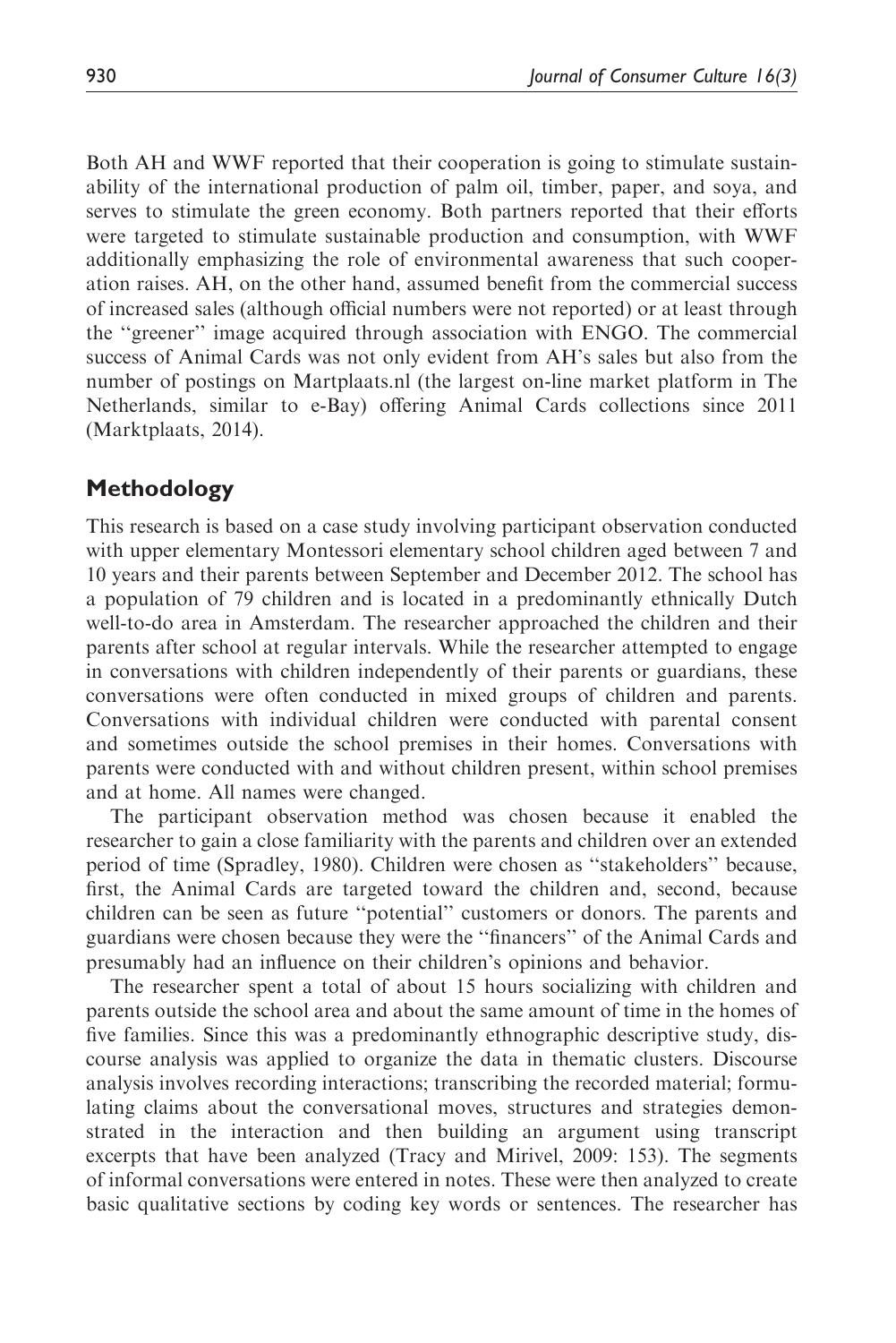filtered only those segments of observed behaviors and conversations that were related to the children's and parent's attitudes toward ethical consumption or to cooperation between commercial and non-profit sector organizations. The three interlinked strands of literature are presented below and then linked to the case study.

# Consumption and sustainability

Richard Wilk (2009) has inquired, ''What makes human wants and needs grow? How do things that were once distant luxuries – say, hot water – become basic necessities that people expect on demand for civilized life?'' One of the possible answers is that various retailers have discovered that triggering consumption is relatively easy, despite religious, ideological, moral, and political barriers (Kaplan, 2000; Kopnina, 2013b; Rees, 2008). Consumption is often used as a social status marker since consumer products are symbolic objects through which we communicate our social status. Marketing psychologists, economists, and retailers have long discovered that goods are facilitators of symbolic communication and exploited the opportunities offered by the knowledge of human psychology in devising marketing strategies to entice the consumers (Blowfield, 2013).

These marketing strategies are increasingly applied on the global scale. While ''raising the standard of living'' may be aimed at ending severe deprivation, translated into policy the expression is a euphemism for the global dissemination of consumer culture (Crist, 2012: 141–142). The moral call for equal distribution of wealth leads to a greater spread of consumerist culture. Unless the consumption pattern in rich countries is made more sustainable, the crisis of resources is likely to deepen (Rees, 2008).

''Sustainable,'' ''responsible,'' ''ethical,'' or ''green'' consumption may seem like the silver bullet. The ''moral nature'' of objects can spring from the objects' social, economic, environmental, and political contexts. Ethical consumers can be defined as those whose decisions as to what to consume are shaped by their assessment of the moral nature of that context (Carrier, 2012: 1).

Yet, even the most environmentally minded consumers find it difficult to consume less or consume sustainably. In Confessions of an Eco-Sinner, Fred Pearce (2008) set out to track down the people behind the production and distribution of everything in his daily life. He discovered that awareness of unsustainability is not enough to lead sustainable lifestyle. In the same spirit, Colin Beavan performed the public experiment of ''extreme environmental living'' in the middle of Manhattan, looking for alternatives to the typical American's consumption-based way of life. The popular book *No Impact Man* has brought concerns about the social dimensions of consumption to the fore (Beavan, 2009). One of the most acute observations was how Beavan's family and friends reacted to what they saw as his extremely odd way of living.

In line with the ''rebound effect'' theory that states that green marketing drives even more consumption (Greening et al., 2000), scholars have noted contradictions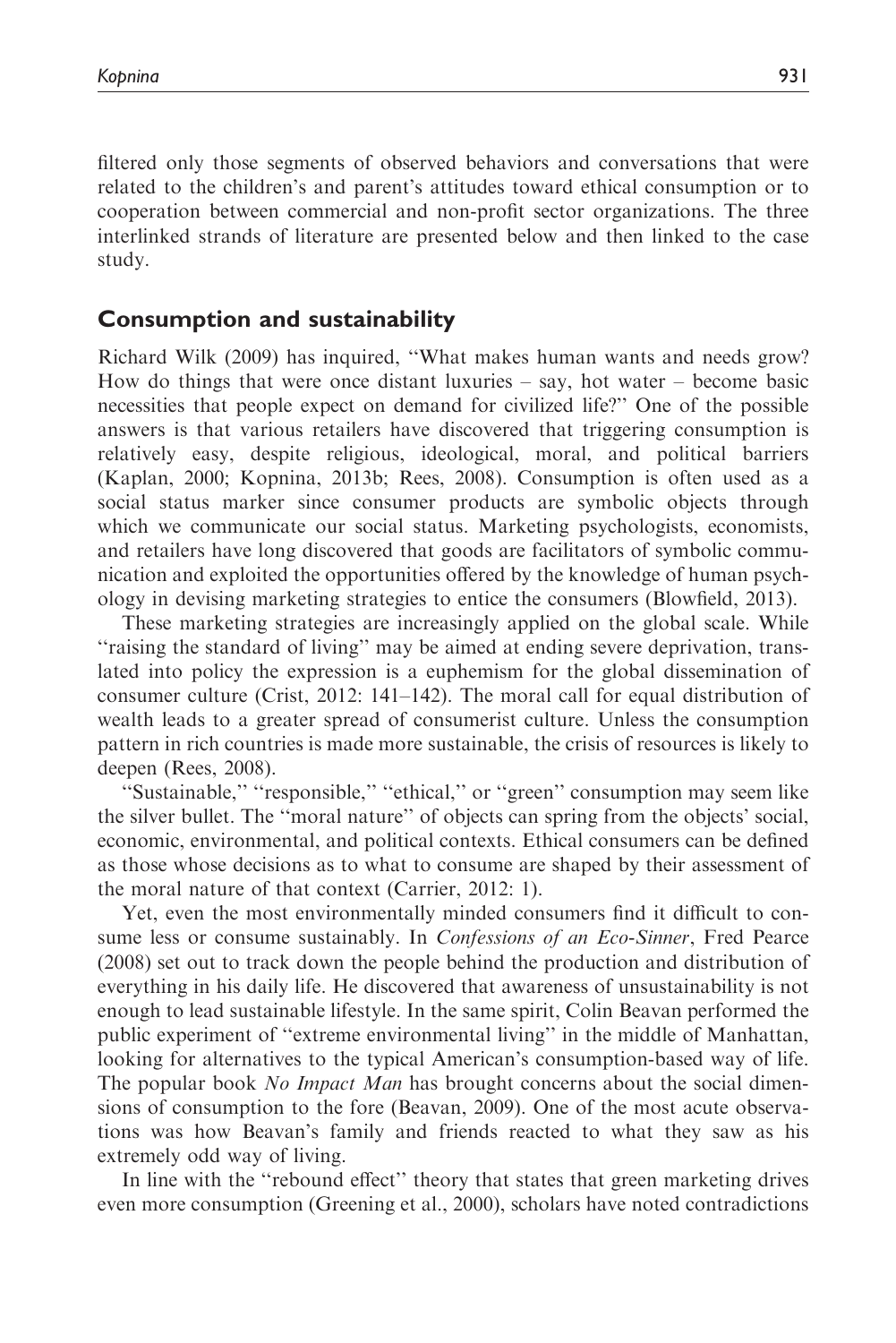of ''green consumption'' (e.g. Connolly and Prothero, 2008; Kopnina, 2014; Wilk, 2002a, 2002b, 2010). The contemporary emphasis on ''green consumerism'' might also be driving more consumption as it aims to absolve consumers of their guilt but fails in stopping over-consumption (Isenhour, 2010).

Wilk (2010) notes that there may even be a "moral rebound effect" where reiterating the message creates guilt, which ''drives the continuing bulimic cycle of binge and purge so characteristic of contemporary consumer culture'' (p. 42). The concept of ''sustainable consumption'' has been a ''bit of jargon that allows science to say one thing and the public to hear another'' (Wilk, 2010: 47). Green consumption or ''capitalism with the human face'' can be a clever marketing trick to avoid fundamental change (Zizek, 2010). In elaborating on the paradoxes of sustainable consumption, Bryant and Goodman (2004) describe contrasting commodity cultures, namely, the Edenic myth-making culture used to assimilate concerns over tropical deforestation in the South and the consumption-intensive culture lifestyles in the North. Both are weakened as a form of social and political ''caring at a distance'' owing to the uncritical acceptance of consumption as the primary basis of action.

Sustainable consumption may have only marginal benefits:

Many people will try a product that promises green benefits, but they will only make it a routine part of their lives if it saves them money or time, increases their comfort, or confers some kind of valued social status or recognition. On a more fundamental level, people's everyday moral concerns are much more about other people in their immediate social sphere than they are about the well-being of the planet or people in the distant future. (Wilk, 2004: 14)

Isenhour (2010) notes that contrary to the contemporary dominance of theories which link sustainable action to awareness, the most significant barrier to sustainable lifestyles concerns conformity, equality, and fairness. Purchasing decisions are made in part because of people's inherited or learned habits (e.g. children following their parents' consumption patterns), acquired habits (e.g. what consumers have bought before), beliefs and assumptions (e.g. that a product is good for their health), emotions (e.g. ''retail therapy''), social influences (e.g. what their peers buy), and conformity to class expectations (e.g. products aimed to enhance one's relational social standing) (Kopnina and Blewitt, 2014). Wilk (2004) has argued that responsible consumption is not necessarily about ''reducing consumption'' per se, but about making sure that the ''goods and services people buy, use and throw away'' consume fewer resources (p. 27). For a very small segment of Western consumers, ethical consumption means not consuming anything socially or environmentally damaging at all, as in the case of vegans. It is open to question how ''responsible'' the majority of consumers are when they choose between what is cheap and what is ''right.''

Significantly, Miller (2001) noted that utopian fantasies about how much happier everyone would be if they gave up their cars and became vegetarians are not a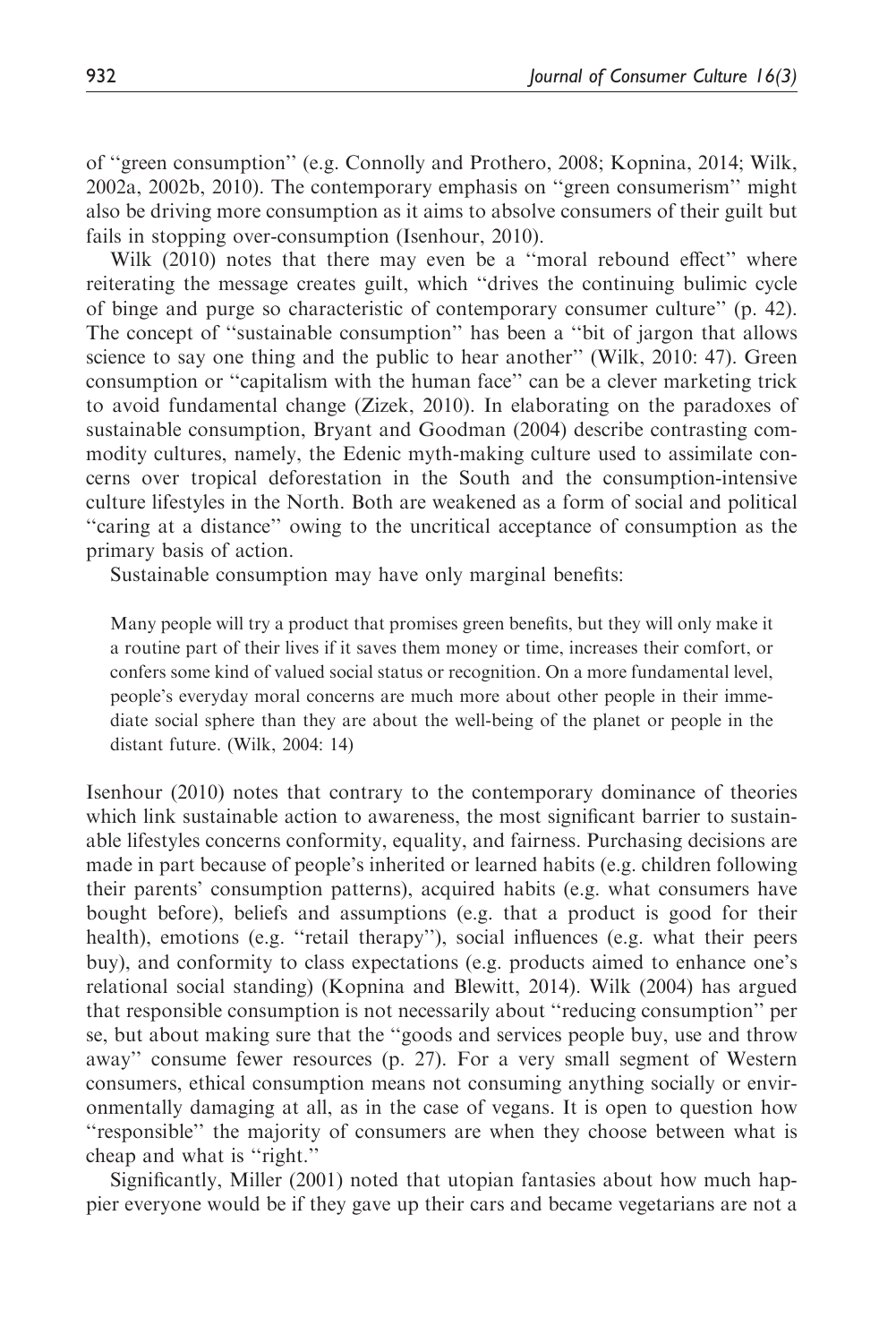substitute for sound public policy that will move the majority of society – not just a committed fringe – toward a less environmentally destructive society. It is the businesses and the governments that are the largest consumers, and individual consumption decisions are insignificant in proportion. Thus, ''many consumption decisions are not made by consumers at all, but by governments, regulatory agencies, and businesses'' (Wilk, 2009: 4). Focus on individual responsibility reflects the dominance of neoliberalism whereby governments delegate responsibility to consumers and thus avoid politically unpopular decisions that would limit consumption (Hobson, 2002). While the focus on market-based solutions makes political sense, the current emphasis on lifestyle choices can be seen as a new manifestation of the existing system and ultimately a strategy for the powerful to resist the regulation of resource-intensive, polluting, or socially damaging products (Isenhour, 2010: 457). Considering the growth of human population, the scope for de-coupling growth in production and consumption from environmental degradation is limited. If left to open market mechanisms, sustainable consumption is likely to fail.

One of the most hopeful political mechanisms is consumer choice editing that denies consumers the chance to buy non-sustainable goods (Blowfield, 2013: 282). Whether companies' decisions to restrict consumer choice are taken as a result of economic calculation or consumer pressure, consumer choice editing avoids the thorny issue of relying on individual good will. However, this option is rarely practiced in neoliberal democratic societies (Kopnina and Blewitt, 2014).

Another opportunity lies in the ''sharing economy'' and consumption of experiences and services rather than ownership (Tennant et al., 2015). Consumers can now access an expanding number of sites providing opportunities to share cars, rooms, items, and tasks. Social sharing sites for goods and services and leasing companies could alter the nature of consumption to the less material forms. Yet, keeping a product in use for longer implies that direct sales of new products decrease, impacting profits that could otherwise be made (Tennant et al., 2015). Also, not everybody wants to share, and many items can simply not be shared.

Another opportunity for sustainable consumption lies in the kind of production system used. The new conception of the system of production design, in which waste becomes impossible, is exemplified by the Circular Economy, Natural Step, and the Cradle to Cradle frameworks (Kopnina, 2011a; Kopnina and Blewitt, 2014; Tennant et al., 2015).

Despite all these hopeful frameworks, there is still concern about the pricing of sustainably produced goods and the question of whether sustainable choices can be made available and affordable on the global scale. The challenge is to apply these frameworks, despite the current social constraints and political status quo. Since the individual consumer's sphere of influence can be too small to initiate significant change and many consumers may be simply unwilling to consider sustainable options, efforts to encourage sustainable living depend on structural changes that require political and corporate leadership (Blowfield, 2013).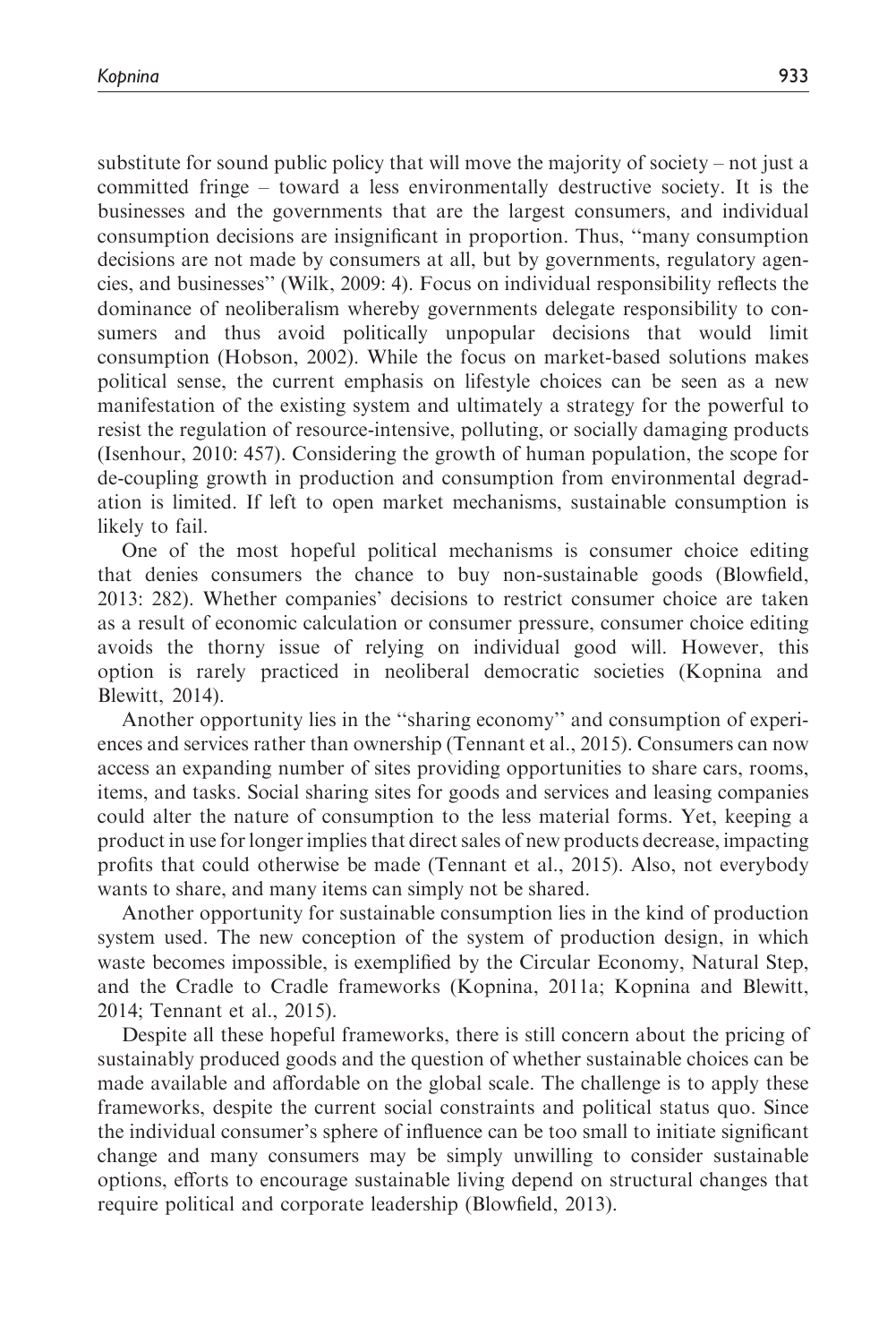In essence, the fundamental question remains whether sustainable consumption can be realized within the present market-based society and whether the WNF and AH cooperation does anything to address these challenges. The same debate can be observed in the ENGO community, with some ENGOs opting for strategic collaboration with business in order to reach their sustainability goals while operating from within the system.

### Strategic cooperation between companies and ENGOs

Traditionally, adversarial relations between business and ENGOs have given way to increasingly collaborative strategies, including corporate philanthropy, corporate foundations, licensing agreements, sponsorships, transaction-based promotions, joint issue promotions, and joint ventures (Wymer and Samu, 2003). The motives for businesses to collaborate have been largely reputational (Bos et al., 2013; Glasbergen, 2011, 2013; Van Huijstee et al., 2011; Van Tulder et al., 2001). Motives for ENGOs to collaborate also included goal achievement and funding (Kolk and Van Tulder, 2010; Kopnina and Blewitt, 2014; Van Huijstee et al., 2011; Van Huijstee and Glasbergen, 2010a, b). Among others, advantages of collaboration included more sustainable products and funding for environmental goals.

Such mutually beneficial collaboration can be exemplified by the joint effort of the Dutch Rabobank and WNF to produce a climate-neutral credit card on the basis of Clean Development Mechanism (CDM) projects in 2001. This collaboration was the result of the combination of the rising importance of climate change as an issue, the intention of Rabobank's climate expert to develop a climate-neutral consumer product, and the fact that consumers did not perceive the Rabobank as a credible source of climate-related communication. All these factors strengthened the rationale for promoting a climate-friendly consumer product alongside a credible organization such as WNF. This joint effort to stimulate green investment and issue bank cards with WNF logos was targeted to provide the Rabobank with a symbolic (i.e. reputational) gain. WNF, on the other hand, gained recognition by a wider audience, as well as some modest gains in climate change mitigation (Van Huijstee and Glasbergen, 2010a, b). ENGOs were seen to apply pressure to corporations by using shareholder activism (Gritten and Mola-Yudego, 2010), simultaneously increasing shareholders' loyalty to a corporation that was seen to cooperate with ENGOs, leading to mutual benefits.

Some observers, however, have blamed ENGOs for ''selling out'' (Figure 1) and serving the interests of the elites (West, 2006). Risks of such cooperation included marginalization of more critical and ambitious alternatives (Kopnina and Blewitt, 2014; Van Huijstee et al., 2011). The use of the terms ''natural capital,'' ''natural resources,'' and ''ecosystem services,'' prominent in the rhetoric of corporations as well as large ENGOs, is criticized for reducing complex natural and social phenomena into priced and thereby tradable commodities whose priced value is set from afar (Sullivan, 2009). ENGOs were blamed for siding with dominant political and corporate elites and instituting corporate conservation as the only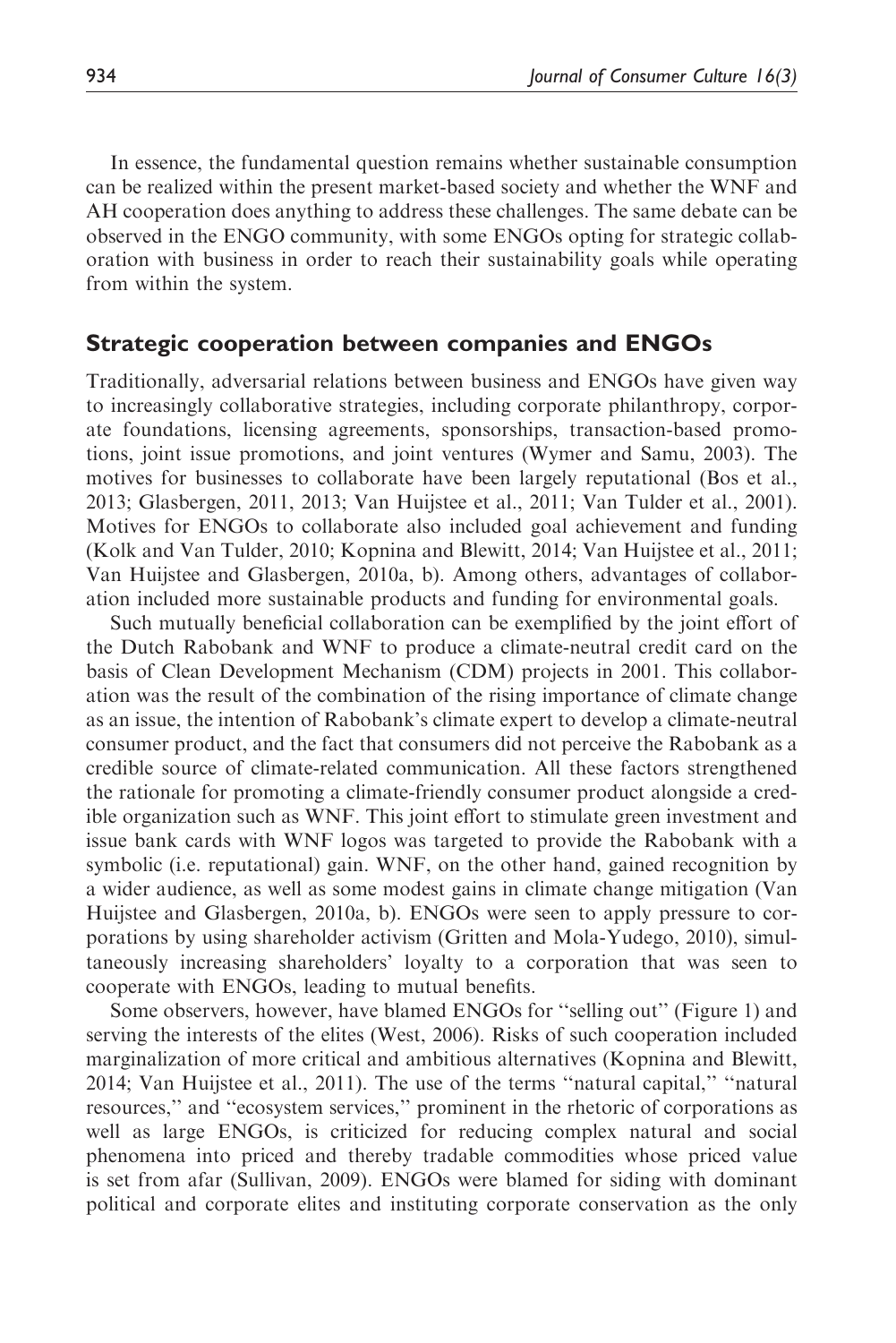

Figure 1. Selling out. Graffiti on the street, Amsterdam.

normative institution controlling both the environment and the local people (Igoe et al., 2009). These criticisms have emphasized that far from curbing corporate efforts to increase economic growth and consumption and contrary to the desire to increase environmental awareness, such cooperative ventures risk alienating environmentally committed donors.

On the other hand, corporate leaders risk being seen as too soft and forgetting the ''bottom line'' (profit) in the eyes of their shareholders (Van Huijstee et al., 2011; Van Huijstee and Glasbergen, 2010a, b).

Returning to the case of WWF and collaboration, WWF Global states that it establishes partnerships with companies ''to help change the way business is done'' [\(http://wwf.panda.org/what\\_we\\_do/how\\_we\\_work/businesses/\)](http://wwf.panda.org/what_we_do/how_we_work/businesses/). Business Education, through WWF's One Planet Leaders program, is listed as one of such partnership ([http://www.oneplanetleaders.org/\)](http://www.oneplanetleaders.org/). We shall therefore address the issue of how EE fits within the objectives of WWF before returning to the case of Animal Cards.

# EE

The focus of EE has been moving in many different directions, starting with conservation education (e.g. Norris and Jacobson, 1998), education for deep ecology (e.g. LaChapelle, 1991), and progressively moving toward the more socially focused education for sustainable development (ESD) (e.g. Bonnett, 2003). While the earlier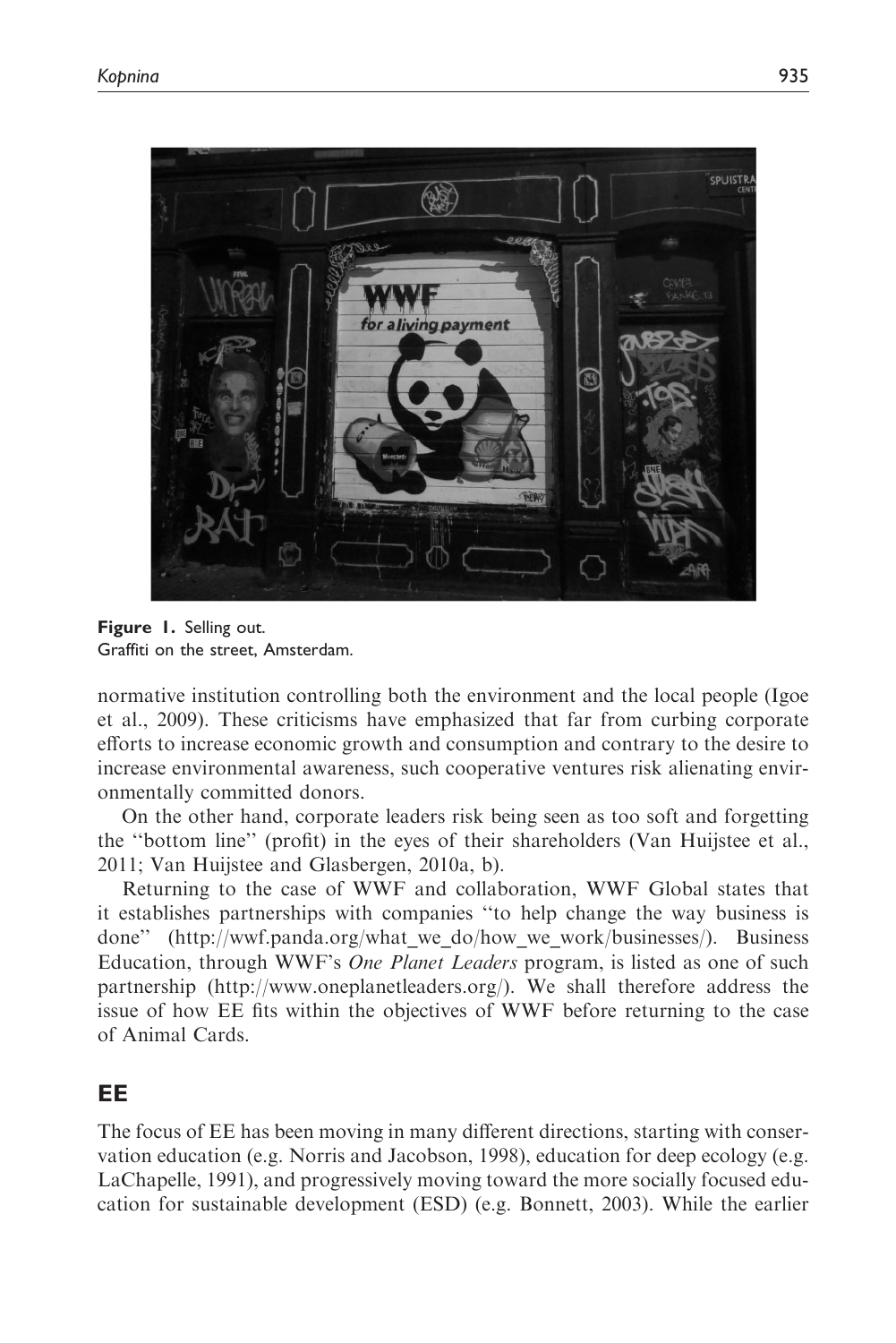forms of EE focused on negative human impact on the environment, arguing for the need to recognize limits to growth and the need to curb the growth of human population and consumption, the late 1980s have been characterized by the aim of balancing economic, social, and ecological concerns (Stevenson, 2006). This turn away from concerns about environmental problems toward social inequality signifies a change congruent with the dominant sustainable development rhetoric (Bonnett, 2013; Kopnina, 2012). While education for conservation, including outdoor and experiential education, has remained part of EE repertoire (e.g. Sandell and Ohman, 2010), ESD has become an essential component of  $EE$  (Aarnio-Linnanvuori, 2013).

Many NGOs saw their connection to EE and ESD as part of their strategy to achieve environmental awareness (Blum, 2009). Part of WWF's objective is to educate people about the need to live sustainably and address unsustainable consumption. Where does this leave the Animal Cards?

# Case study results

The reactions of both children and parents can be clustered into a number of themes, based on cognitive (knowledge-related) and effective (emotional) reactions, ranging from general appreciation or resentment of the promotion to nuanced views on how they relate Animal Cards to issues associated with consumption, sustainability, and concrete opinions about AH and WNF.

## Children

Observation of the children's behavior is exemplified by the vignette provided at the beginning of this article. Segment 1 illustrates the response of a 7-year-old girl Zoe explaining her reasons for trading (Figure 2):

Segment 1.

Zoe: First, mum didn't want to go to Albert Heijn, but I asked whether we could go for cards because my friends already had cards... Researcher: But why did you want Animal Cards? Zoe: They are beautiful! And you learn a lot about animals! Researcher: What kind of things do you learn about animals? Zoe: Oh lots of...that some animals are very quick...some can fly very far, others spend winters at home ...Birds and such are also animals. Oh yeah, many animals are in danger... [hesitates, long pause] Researcher: Endangered? Zoe: Yeah, endangered! Mum read about it in the album! Researcher: Does the album explain what animals are endangered? Zoe: Yes! But I forgot... Researcher: Does the album explain why they are endangered?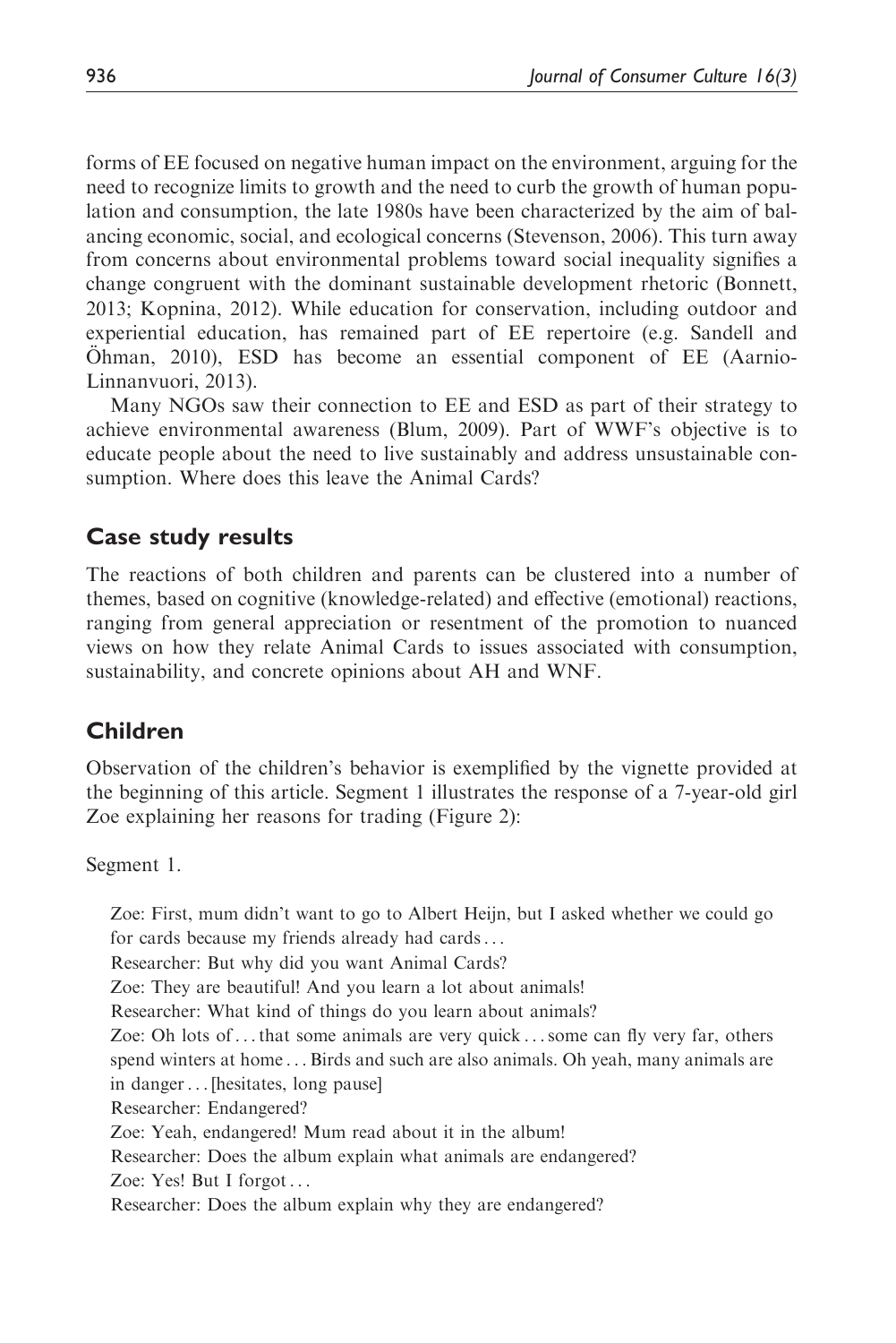

Figure 2. Animal Cards.

Zoe: Oh because they are eaten and so ... other animals eat them ... [hesitates, looks hopefully at the researcher for help, when the researcher does not respond, adds brightly] But many animals can be saved, and we can help!

It must be noted that not all children participated in the card sharing or trading activities nor did all the children show interest in the Animal Cards promotion. The researcher has followed those children who were engaged with the cards, although a few significant observations were made by children who were not engaged in such activities. Those children who were not engaged in exchanges were observed to join their parents and guardians and leave the school premises or to occupy areas of the playground where the card trading was not taking place. While the researcher mostly engaged in conversations with card trading children, two extracts from conversation with the non-trading children are significant as they exemplify the reasons why some children liked to trade or not to engage in trading:

Segment 2.

Researcher (talking to two non-trading girls Carla and Mila, both aged 8): So, you girls don't trade Animal Cards? Carla: Naaa ...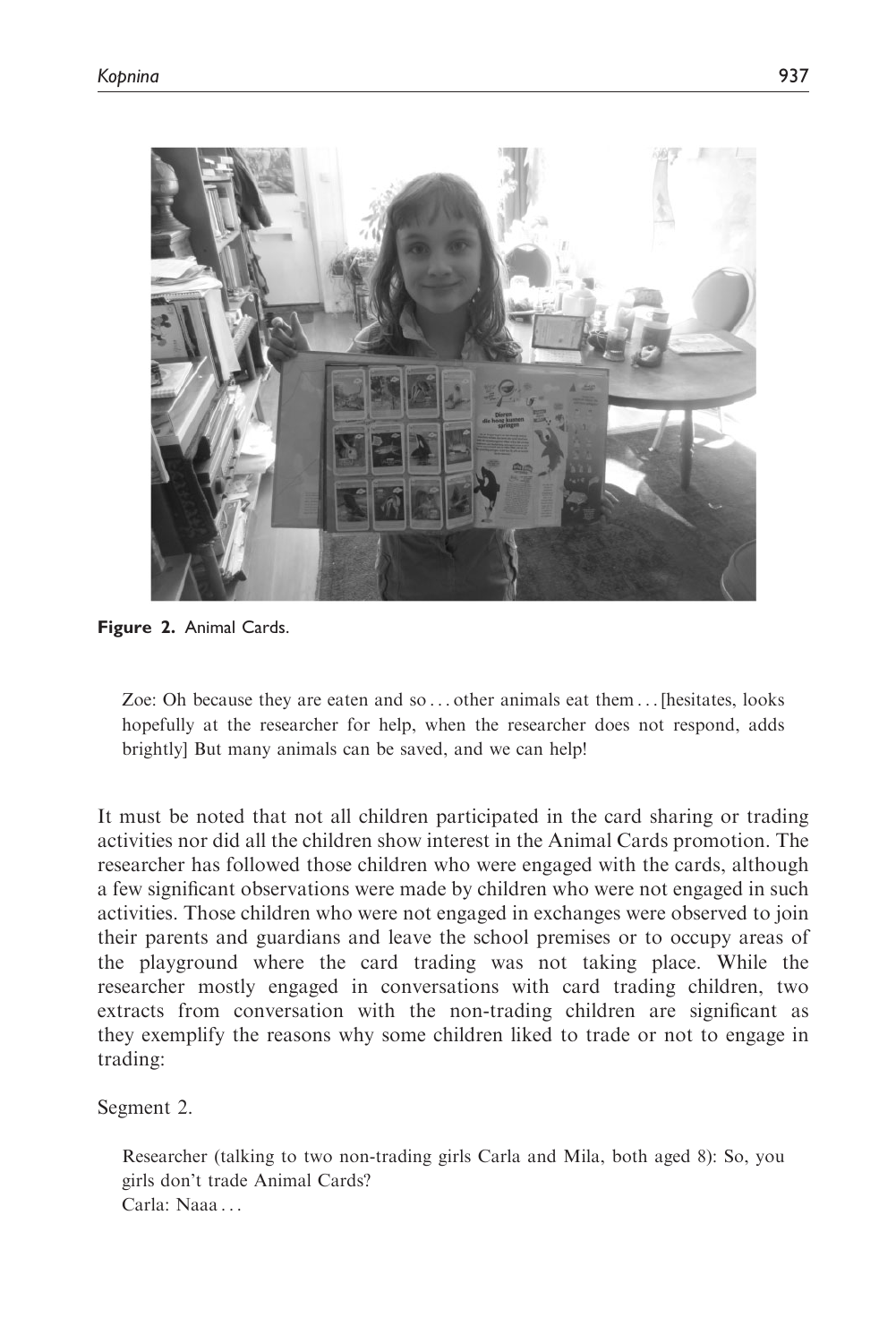Mila: I got cards from last year! Mum says we have no place to put them ...

Researcher (to Carla): Do you also have cards from last year?

Carla: Not really ...

Mila: She doesn't like them!

Researcher (to Carla): Why not?

Carla: Ahhhh ...I don't know ...

Mila: Her parents don't buy them ... don't get them for her...

Researcher (to Carla): Really? (to Mila): Can Carla answer herself? (Mila nods reluctantly)

Carla: I don't know ... Mum doesn't like them, I guess.

Researcher: What about yourself?

Carla: Ahhh ... They are nice. But I don't really need them.

Mila: You can share mine!

Carla: You don't have any ... new ones.

Mila: Well, last year they were more fun. I got a whole book of them!

Researcher (to both girls): So, what's the difference between this year's cards and last year's?

Mila: There's a lot of... writing ... on new ones...I just like the pictures! I like the funny animals, and this year they write stuff about ...I don't know ...I guess they are trying to teach us about animals...

Researcher: Who is ''they''?

Mila: Albert Heijn! If you buy stuff in the store they want you to learn about animals... We are learning about animals at school too!

Segment 3.

Researcher (talking to a non-trading boy Hans aged 9): How come you are not trading? Hans: Animal Cards are for babies...

Researcher: Why is that?

Hans: They like to collect stuff. I don't need these cards. I collect mini-bikes. My father has a big collection too ...

Researcher: So, you think only young children are interested in Animal Cards?

Hans: Naaa ...It's just that I know all this stuff ... About animals... Albert Heijn makes those cards every year. We have books about animals at home ...

Researcher: Do you like to learn about animals?

Hans: Sure! But I'd rather go to the zoo...

Researcher: Do you think it's a good idea that you get Animal Cards when you do shopping?

Hans (stares, thinks for a while): I don't know ...It's kinda weird that you get them [cards] at the supermarket ...I guess they want to have more ... eh ... people in the store. They have more ...things that they give away when you shop.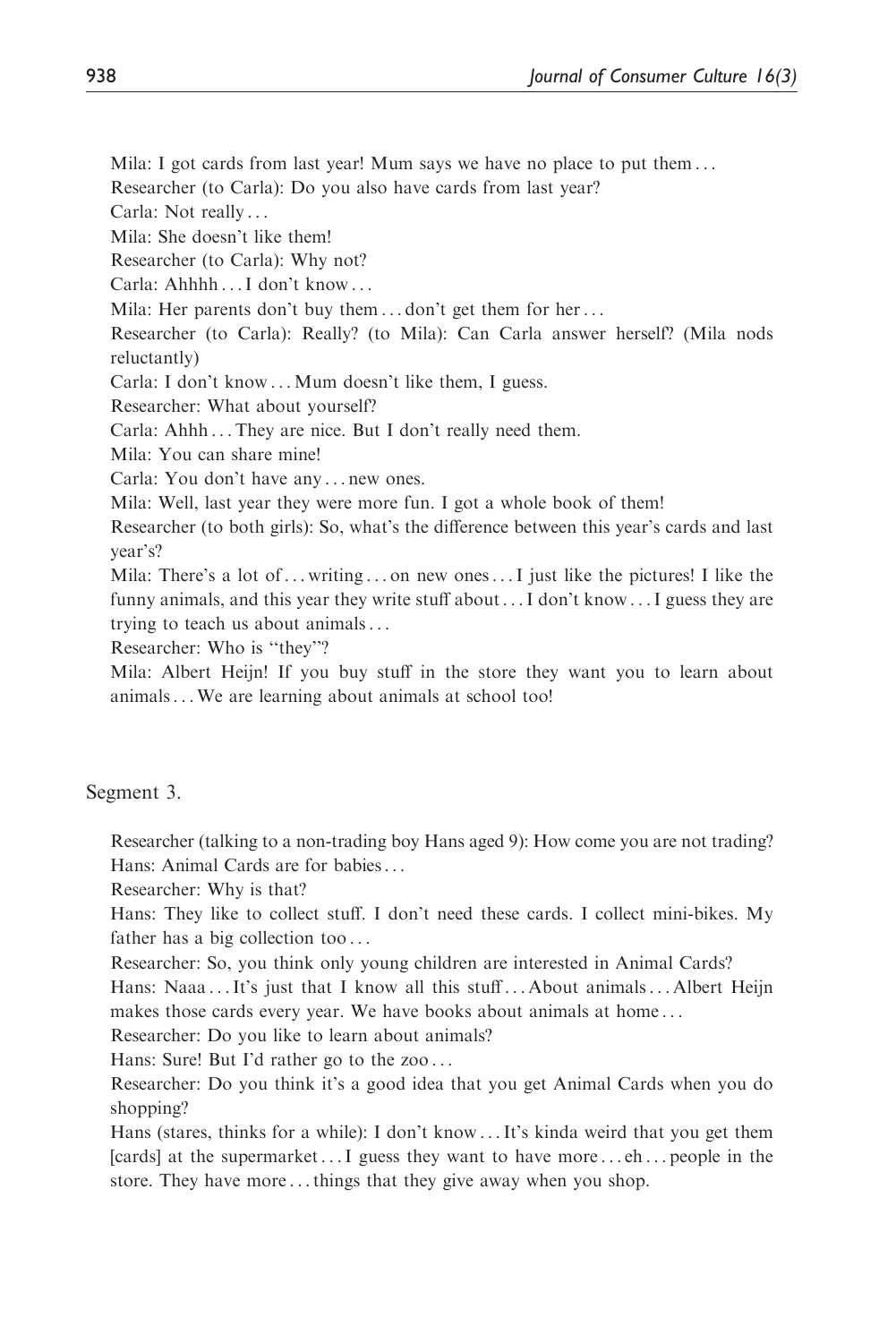It seems from these two segments that the children do not perceive the link between the cards and WNF, thinking that it is AH that produces them. The children are aware of the fact that this is not the first year that the cards have been produced and that there are more promotional activities that AH engages in. Although they do perceive an educational value in ''learning about animals,'' they acknowledge that they get their information elsewhere (at school or from books about animals at home).

# Parents

As illustrated by the vignette preceding the ''Introduction'' section, parents' involvement with Animal Cards was through their children, but as one father acknowledged it in the segment below, the children's association with Animal Cards was also through the parents:

Segment 4.

Father of a 7-year-old son (F7S) (talking to the researcher): The funny thing is, we [me and my wife] started this madness... Max, my son, would not let us do the shopping without hanging on our arm, but we were the ones who started this collection ... Maybe if he was the one with the money, he would have gone to another store ...

Researcher: Why do you refer to the collection [of Animal Cards] as madness?

F7S: Ah (laughs) t's just this whole exchange out there (points to the trading children, then pauses thoughtfully) ...But I think it's actually a good idea, it teaches them [the children] to cooperate, to share ... Also it taught Max some responsibility: we told him in the store [Albert Hein] that we are not going to spend 10 euros on shopping any time he wanted more Animal Cards, and that he had to figure out what we really needed to buy – and no ice-creams! – what we really needed in the house ... and if it added up to 10 euros or above – sure, he could have the cards...

Researcher: So Max learned to be a more responsible shopper?

F7S: Yeah, and note what costs what, what deals there are, as well as think about what is already in the fridge and what we still need.

Researcher: And what about the cards? What do you think, is this a good promotion? F7S (sounds a bit hesitant): Yeah, well ...I don't know what they are really promoting ...

Researcher: Albert Hein or WNF?

F7S: Was it WNF? I didn't know that ...(looks through the cards his son has stuffed in his pocket) ... Aha, the panda! I guess they want to promote their cause ...

Researcher: Do you think it's working ... with kids?

F7S: Promoting cause with kids? I don't know ...I think Max is too young for it ...But maybe this is meant as educational ...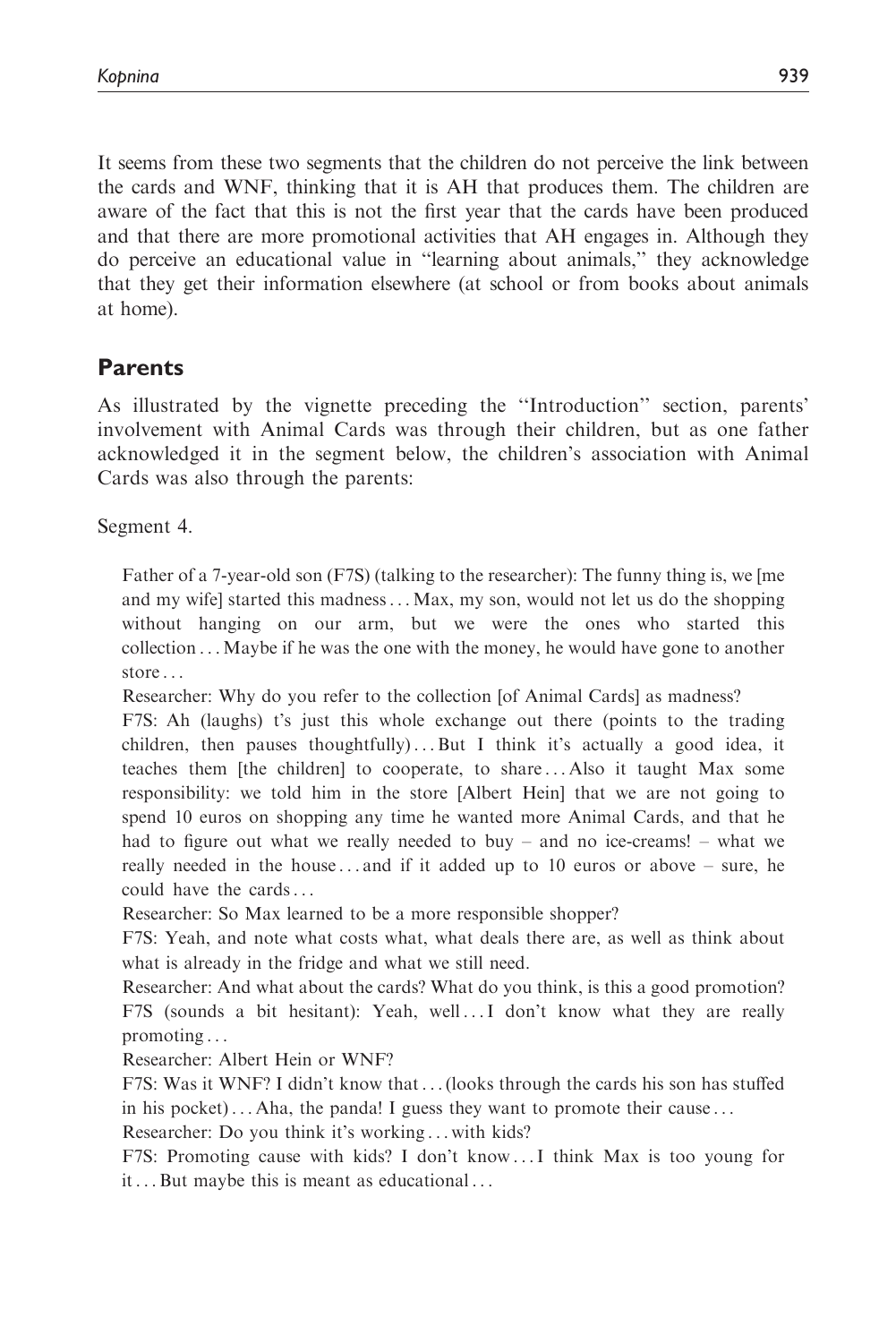The intention of the promotion and cooperation between AH and WNF was discussed by two mothers in Segment 5:

Segment 5.

Mother 1: I think Albert Hein's making some extra money on this! Everybody's shopping for over 10 euros, just to get these cards...I also got them, because everybody has them, but then I thought: what am I doing?

Mother 2: I don't think anybody really buys extra ... You know, a year ago there were these footballers cards, then there were the Sesame street toys, or Disney toys, there's always something ...It's not very transparent how this works, I think ...I don't think anybody always buys more to collect everything ...

Mother 1: My son loved the football cards! He is still mad about the players...I wonder whether FIFA [football organization] or whoever was also participating?...

Mother 2: I guess so! I think they like stunts, partnering with some big organizations... Albert Heijn is probably the biggest with these co-operations!

Mother 1: They are like H&M [chain retail store] working with famous designers!

Mother 2: I think these Animal Cards are different though, they have this big thing with WNF...

Mother 1: Oh?

Mother 2: Yeah, you know, they work with stores to have more sustainable products...(Turns to the researcher who until now was passively listening in) You were just asking somebody about it, right?

Researcher: Yeah, I am curious about what this Animal Cards promotion is about ... So, how do they participate in making these sustainable products, Albert Heijn and WNF?

Mother 2: I think when an NGO puts its logo on the product, like with Fair Trade, both the farmers – or the environment – profit because the NGO controls how the product is made ...

Researcher: And with these Animal Cards?

Mother 2 (shrugs, turns to Mother 1): I don't know ... Maybe they use part of the proceeds to reinvest in some jungle-saving actions... Do you have an idea? (Mother 1 appears blank) I guess it's on their website ...

## Reflection: Linking literature to the case

The vignette and segments above illustrate some of the impressions of how children and parents perceive Animal Cards as well as some larger issues connected to the promotions, cooperation, environment, and consumption. Linking three strands of the literature, we may reflect on the ideological tensions and management's cooption of consumer concern, as discussed by Josée Johnston (2008) in the case of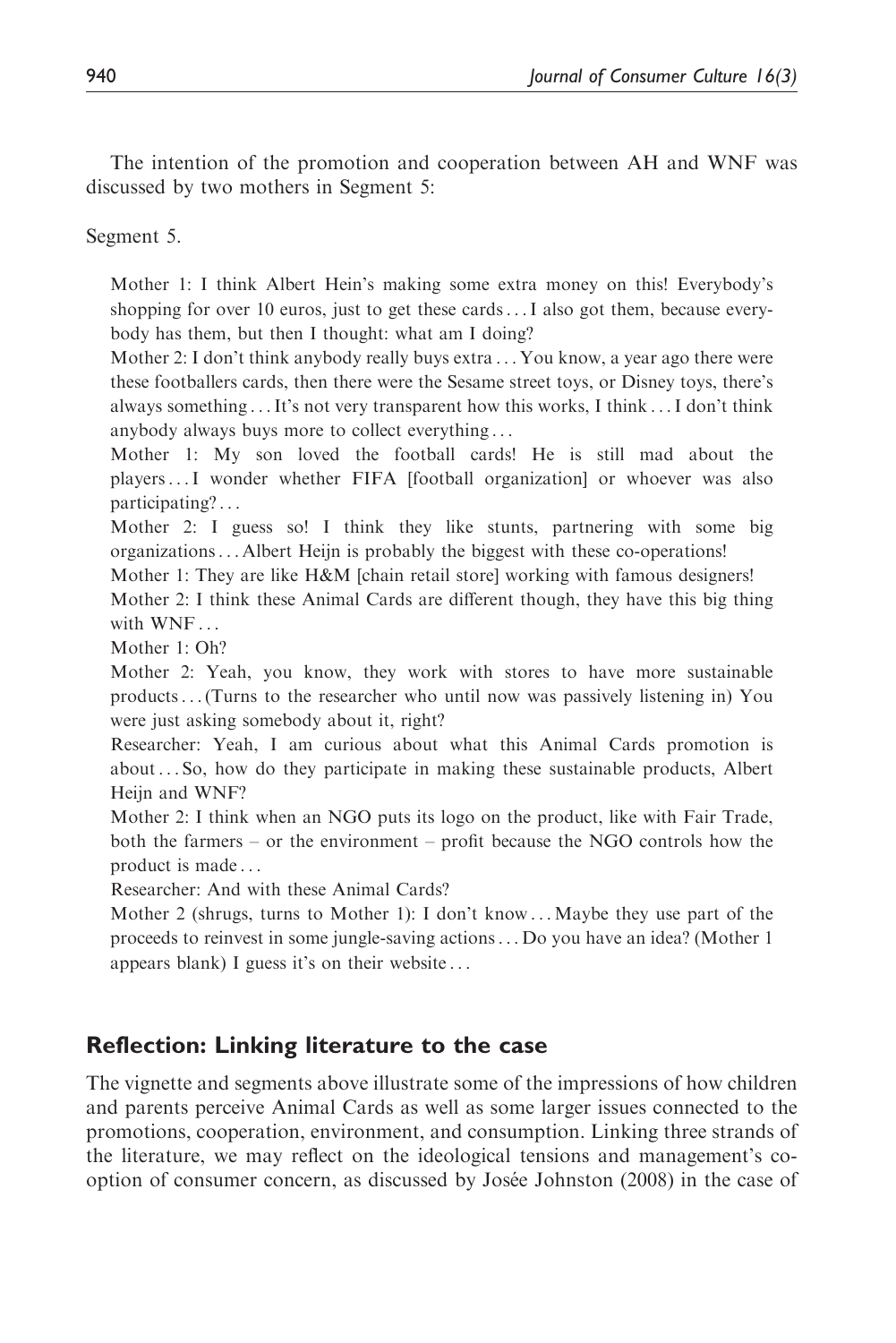the Whole Foods Market. Organic produce is commonly distributed by transcontinental and global commodity chains to disparate market niches, involving unsustainable transportation, which is in direct contrast to the original aspirations of the organics movement (Johnston et al., 2009). Consumers seek social transformation within the constraints of neoliberal regulatory regimes, and corporateorganic marketing constitutes a hybridized identity that interacts with political opportunities (Johnston et al., 2009). This hybrid identity involves both consent to consume and, in the very act of consumption, buying ''redemption'' from the ''sin of consumption'' (Zizek, 2010). Remarkably, the educational value of Animal Cards seems to be disconnected from these acts of consumption. Consumption and sustainability are not necessarily consciously linked to each other by either children or their parents. While the parents perceived the continuity between their act of shopping and children's satisfaction, the children perceived possession of certain cards as a desired good and means of enhancing social contacts (through exchange).

Shopping was directly related to the promotion, causing some resentment as it was linked to financial pressures (having to spend 10 euros on shopping to get the cards) or social pressures (children sometimes insisted on parents doing shopping to get cards, or parents wanted to get cards themselves because others got them, etc.). Sustainability was only mentioned in connection to the sponsor of the Animal Cards, WNF, which was recognized by some parents as sustainabilityrelated.

Strategic cooperation between companies and ENGOs did not occupy the children at their age. This cooperation did elicit some parental responses, particularly rationalizing this cooperation in terms of mutual benefit. The parents were not aware of the nature of this benefit and, as one reflected, felt that the results of this cooperation were not made transparent. However, the cooperation was not further disputed.

The literature about collaborations between NGOs and commercial organizations, including ''Green Alliances'' (Arts, 2002; Crane, 1998; Hartman and Stafford, 1997; Shah, 2011) as well as that on shareholder activism (Gritten and Mola-Yudego, 2010), indicates that such alliances can help to simultaneously increase shareholders' loyalty to commercial companies and to increase mainstream acceptance of the work of ENGOs, leading to mutual benefits. While it is clear from this case that the partnership exemplifies a strategy for integrating corporate environmental responsibilities with market goals, environmental values transferred to the consumers in the process remain ambiguous. If we assume that such alliances are an outgrowth of the ''Market-based Environmentalism'' which advocates making ecology attractive to businesses through market incentives (Hartman and Stafford, 1997), the environmental awareness of the consumers might not reach beyond the commercial interests such as shopping discounts. The motives for AH/WNF and consumer alliances seem to be manipulated by the market-based environmentalism.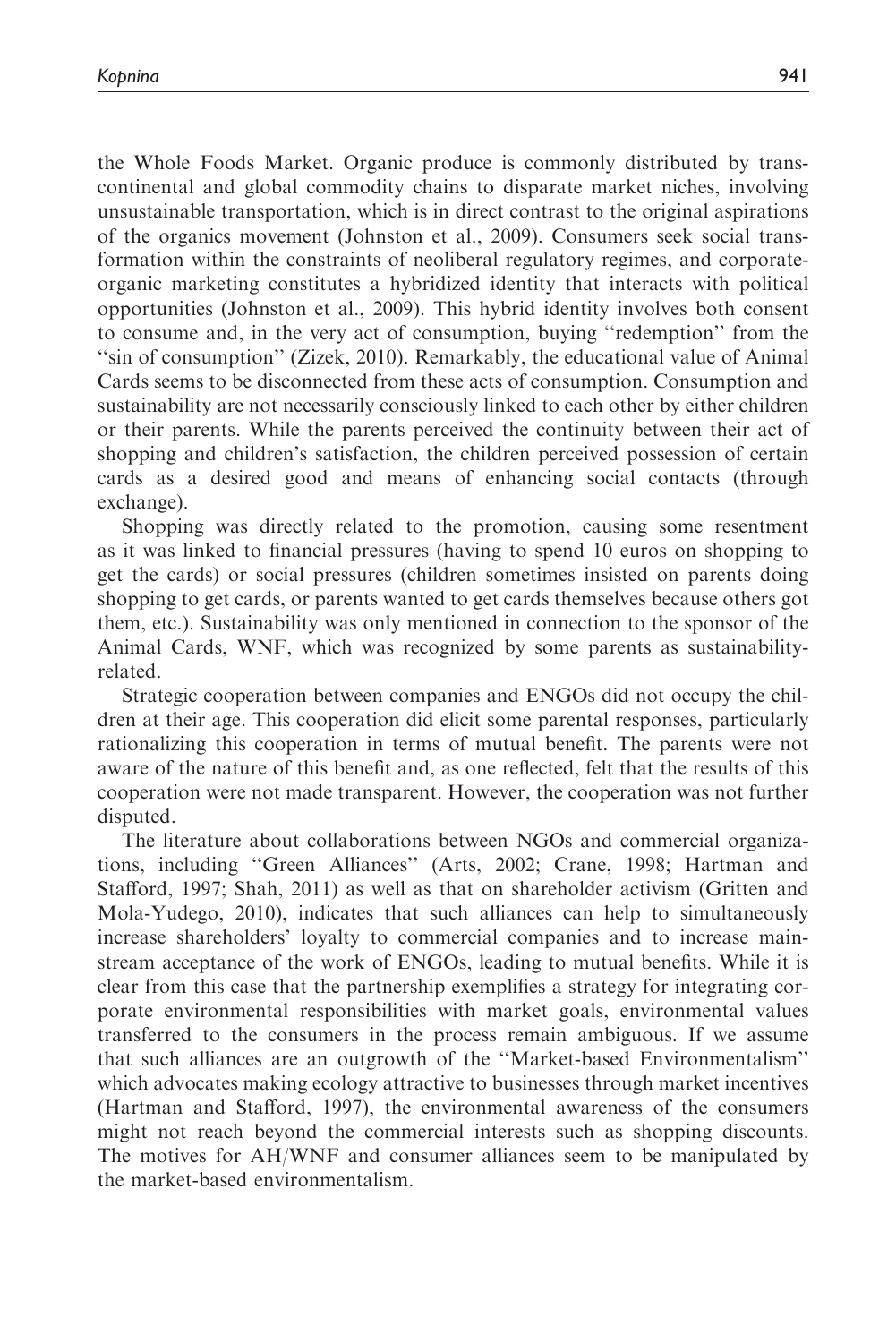The educational effects of Animal Cards, such as knowledge of animals and trading skills, were appreciated by children and parents. However, the educational value of linking animals to the availability of sustainable products in AH or the purported intention of WWF to educate consumers about animals through the very act of consumption remains open to doubt. Bryant and Goodman (2004) have discussed how values like conservation are marketed, arguing that green consumption is a form of narrative that stimulates even more consumption. Educators who increasingly came to treat neoliberal education with suspicion (Jickling, 2005; Stevenson, 2006) could see how these manipulative forms of sustainability intertwine with the work of ENGOs and the narratives of corporate sustainability. Moreover, the literature about consumption as an essential part of education for sustainability is limited (e.g. Kopnina, 2011a, 2011c, 2013a). This case demonstrates the need to highlight consumption as one of the key areas of education for sustainability.

### Limitations of the case

Previous studies of the environmental attitudes of Dutch upper elementary school children and their parents to consumption (Kopnina, 2011a, 2011c, 2013a) and transportation (Kopnina, 2011b; Kopnina and Williams, 2012) have demonstrated that the environmental attitudes are not always consistent across generational or socio-economic boundaries. For example, it appeared that children from the wellto-do families with parents who own at least one car exhibited more environmental awareness than children from the lower social status families whose parents did not have cars. While this supports the post-material values hypothesis that postulates that the underprivileged groups cannot ''afford'' environmental care, the evidence also showed that while the wealthier families were more aware, their consumption patterns were far from sustainable.

This study focused on the rather homogeneous sample of predominantly ethnic Dutch middle-class income families, providing generational comparison only. Follow-up research could focus on a more stratified sample and involve children and parents from different socio-economic backgrounds.

# Conclusion

The relationship between NGOs and commercial companies is a developing one, and we have much to learn about it, particularly from consumer culture and sustainability perspectives. This case of Animal Cards and the literature involving sustainability, consumption and strategic cooperation reveals the tension between the effort to foster environmental protection on the one hand and to address consumption on the other hand. Cross-sector partnerships have the potential to lead to improvements in corporate social responsibility and environmental awareness among consumers, for example, by making the children more aware of biodiversity. However, negative trade-offs of the animal card promotion become apparent when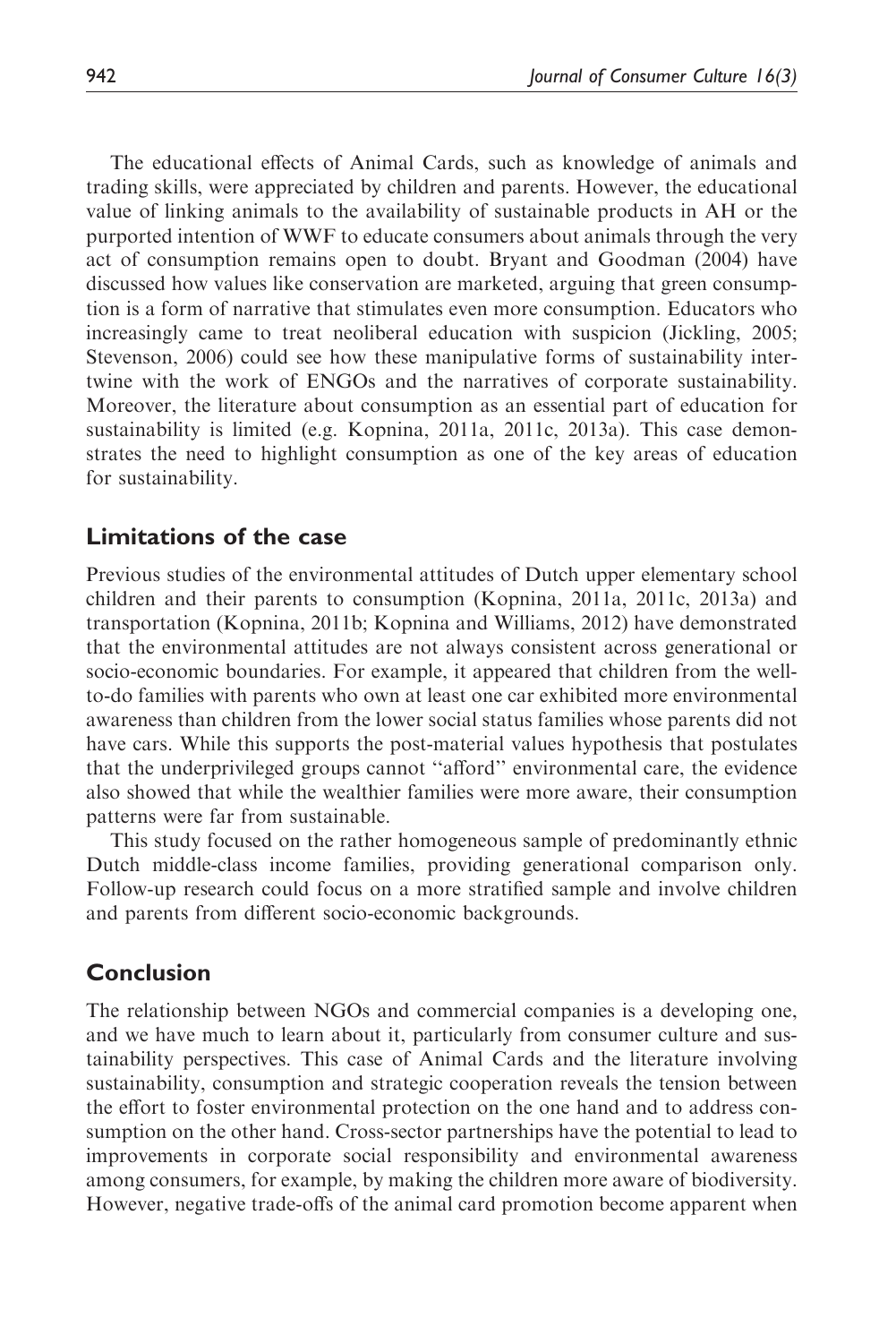consumption of all kinds of products in the supermarket is rewarded by the same cards. As observed by some of the parents from the case study of Animal Cards, this promotion has possibly stimulated increased consumption. Judging from this case, the effort has not led to questioning the connection between one of the largest threats to environmental sustainability – Western-style consumption – that may be indirectly threatening the habitats of the animals portrayed on the Animal Cards. While it might not have been the WWF's intention to link consumption to sustainability, promoting Animal Cards through the very act of consumption and placing Animal Cards within the larger educational strategy do seem ironic. This case study also raises questions about effectiveness of such partnerships in terms of sustainable development and thus strategic considerations for ENGOs with their collaborative strategy.

#### Declaration of Conflicting Interests

The author(s) declared no potential conflicts of interest with respect to the research, authorship, and/or publication of this article.

#### Funding

The author(s) received no financial support for the research, authorship, and/or publication of this article.

#### References

- Aarnio-Linnanvuori EI (2013) Defining EE and ESD. Available at: [http://blogs.helsinki.fi/](http://blogs.helsinki.fi/aarnioli/2013/04/26/defining-ee-and-esd/) [aarnioli/2013/04/26/defining-ee-and-esd/](http://blogs.helsinki.fi/aarnioli/2013/04/26/defining-ee-and-esd/) (accessed 8 March 2014)..
- Ahold (2011) Albert Heijn and the Dutch branch of the World Wildlife Fund are launching the promotion to help young and old discover how special all animals are.
- Ahold (2012) WNF en Albert Heijn werken samen aan natuurbehoud en verduurzaming [WNF and Albert Hein are working together towards conservation and sustainability]. Available at: [http://www.ah.nl/albertheijn/persberichten/bericht?id](http://www.ah.nl/albertheijn/persberichten/bericht?id853492)=[853492](http://www.ah.nl/albertheijn/persberichten/bericht?id853492) (accessed 15 November 2012).
- Albert Heijn (2012a) Superdieren [Super animals]. Available at: [http://www.ah.nl/](http://www.ah.nl/superdieren) [superdieren](http://www.ah.nl/superdieren) (accessed 15 November 2012).
- Albert Heijn (2012b) WNF en Albert Heijn werken samen aan natuurbehoud en verduurzaming [WNF and AH working together on conservation and sustainability]. Available at: [http://www.ah.nl/albertheijn/persberichten/bericht?id](http://www.ah.nl/albertheijn/persberichten/bericht?id853492)=[853492](http://www.ah.nl/albertheijn/persberichten/bericht?id853492)
- Albert Heijn Koornneef (2012) De Superdiren zijn er weer [The Super Animals are there again!]. Available at: [http://www.ahkoornneef.nl/nieuws/1348821655/De-Superdieren](http://www.ahkoornneef.nl/nieuws/1348821655/De-Superdieren-zijn-er-weer)[zijn-er-weer](http://www.ahkoornneef.nl/nieuws/1348821655/De-Superdieren-zijn-er-weer) (accessed 15 November 2012).
- Arts B (2002) ''Green alliances'' of business and NGOs. New styles of self-regulation or ''dead-end roads?''. Corporate Social Responsibility and Environmental Management 9(1): 26–36.
- Beavan C (2009) No Impact Man: The Adventures of a Guilty Liberal Who Attempts to Save the Planet, and the Discoveries He Makes about Himself and Our Way of Life in the Process. New York: Farrar, Strauss and Giraux.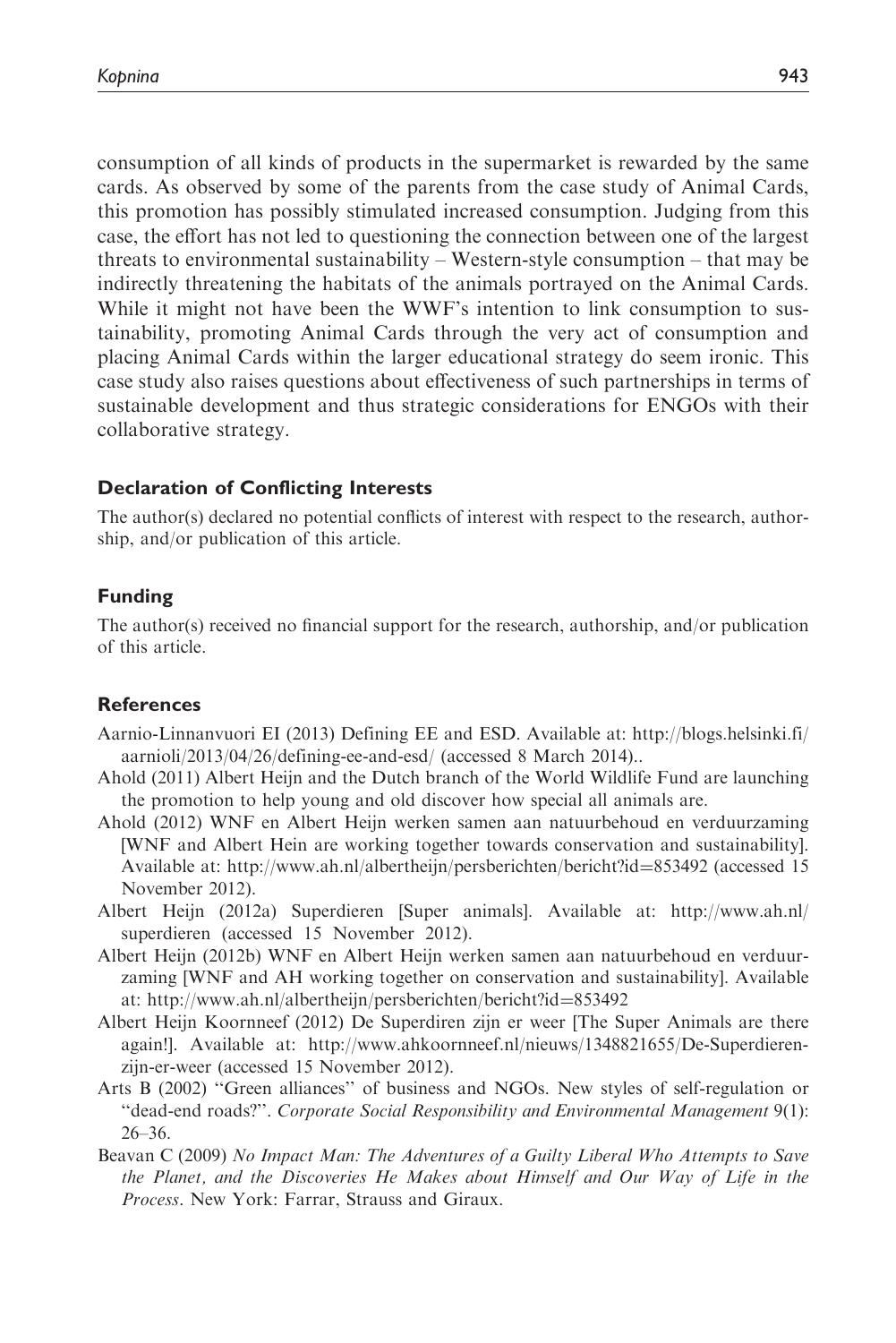Blowfield M (2013) Business and Sustainability. Oxford: Oxford University Press.

- Blum N (2009) Teaching science or cultivating values? Conservation NGOs and environmental education in Costa Rica. Environmental Education Research 15(6): 715–729.
- Bonnett M (2003) Retrieving nature: Education for a post-humanist age. Journal of Philosophy of Education 37(4): 551–730.
- Bonnett M (2013) Sustainable development, environmental education, and the significance of being in place. Curriculum Journal 24(2): 250–271.
- Bos JM, Blok V and Van Tulder R (2013) From confrontation to partnerships: The role of a Dutch Non-Governmental Organization in co-creating a market to address the issue of animal welfare. International Food and Agribusiness Management Review 16(Special Issue A): 69–75.
- Bryant RL and Goodman MK (2004) Consuming narratives: The political ecology of alternative consumption. Transcripts of the Institute for British Geographers 29: 344–366.
- Carrier JG (2012) Introduction. In: Carrier JG and Luechtford PG (eds) Ethical Consumption: Social Value and Economic Practice. Oxford: Berghahn, pp. 162–181.
- Connolly J and Prothero A (2008) Green consumption: Life-politics, risk and contradictions. Journal of Consumer Culture 8: 117–145.
- Crane A (1998) Exploring green alliances. Journal of Marketing Management 14(6): 559–579.
- Crist E (2012) Abundant Earth and the population question. In: Cafaro P and Crist E (eds) Life on the Brink: Environmentalists Confront Overpopulation. Athens, GA: University of Georgia Press, pp. 141–151.
- Glasbergen P (2011) Understanding partnerships for sustainable development analytically: The ladder of partnership activity as a methodological tool. Environmental Policy and Governance 21: 1–13.
- Glasbergen P (2013) Legitimation of certifying partnerships in the global market place. Environmental Policy and Governance 23: 354–367.
- Greening LA, Greene DL and Difiglio C (2000) Energy efficiency and consumption The rebound effect – A survey. *Energy Policy* 28: 389–401.
- Gritten D and Mola-Yudego B (2010) Blanket strategy: A response of environmental groups to the globalising forest industry. International Journal of the Commons 4(2): 729–757.
- Hartman CL and Stafford ER (1997) Green alliances: Building new business with environmental groups. Long Range Planning 30(2): 148–149.
- Hobson K (2002) Competing discourses of sustainable consumption: Does the ''rationalization of lifestyles'' make sense? Environmental Politics 11(2): 95–120.
- Igoe J, Sullivan S and Brockington D (2009) Problematising neoliberal biodiversity conservation: Displaced and disobedient knowledge. Current Conservation 3(3): 4–8.
- Isenhour C (2010) On conflicted Swedish consumers, the effort to stop shopping and neoliberal environmental governance. Journal of Consumer Behavior 9: 454–469.
- Isenhour C (2012) On the challenges of signalling ethics without the stuff: Tales of conspicuous green anti-consumption. In: Carrier JG and Luechtford PG (eds) Ethical Consumption: Social Value and Economic Practice. Oxford: Berghahn, pp. 162–181.
- Isenhour C (2015) Sustainable consumption? In: Kopnina H and Shoreman-Ouimet E (eds) Sustainability: Key Issues New York and Oxford: Routledge.
- Jickling B (2005) Sustainable development in a globalizing world: A few cautions. Policy Futures in Education 3(3): 251–259.
- Johnston J (2008) The citizen-consumer hybrid: Ideological tensions and the case of Whole Foods Market. Theory and Society 37: 229–270.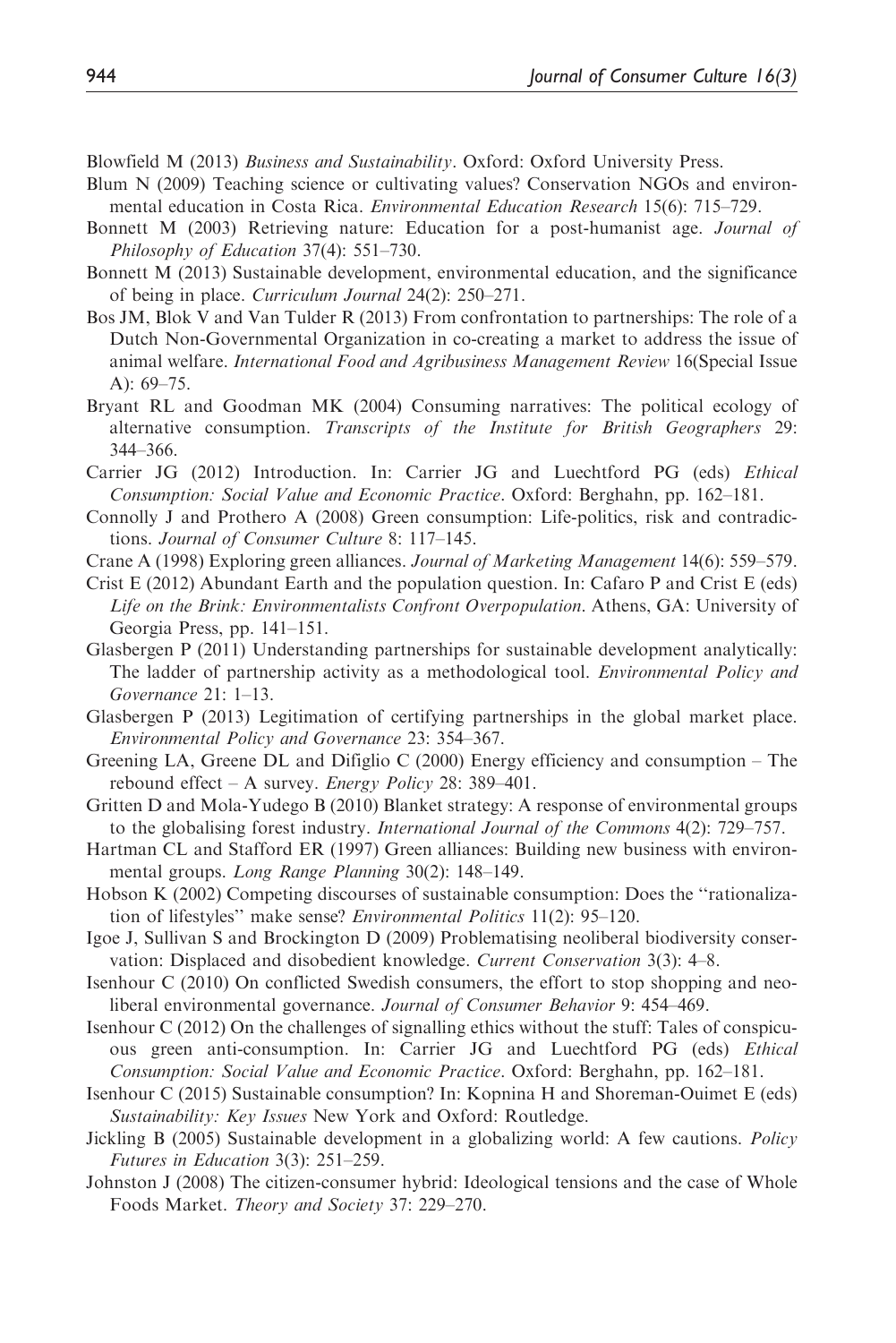- Johnston J, Biro A and MacKenrick N (2009) Lost in the supermarket: The corporateorganic foodscape and the struggle for food democracy. Antipode 41(3): 509–532.
- Kaplan S (2000) Human nature and environmentally responsible behavior. Journal of Social Issues 56(3): 491–508.
- Kolk A and Van Tulder RJM (2010) International business, corporate responsibility and sustainable development. International Business Review 19(2): 119–125.
- Kopnina H (2011a) Consumption in environmental education: Developing curriculum that addresses Cradle to Cradle principles. In Factis Pax 5(3): 374–388.
- Kopnina H (2011b) Kids and cars: Environmental attitudes in children. Transport Policy 18: 573–578.
- Kopnina H (2011c) What about that wrapper? Using consumption diaries in green education. In: Kopnina H and Shoreman-Ouimet E (eds) Environmental Anthropology Today. New York and Oxford: Routledge, pp. 118–139.
- Kopnina H (2012) Education for sustainable development (ESD): The turn away from ''environment'' in environmental education? Environmental Education Research 18(5): 699–717.
- Kopnina H (2013a) An exploratory case study of Dutch children's attitudes towards consumption: Implications for environmental education. Journal of Environmental Education 44(2): 128–144.
- Kopnina H (2013b) The grand old theory of human nature and environmental problems. Journal of Ecological Anthropology 16(1): 61–68.
- Kopnina H (2014) Christmas tale of (un)sustainability: Reflecting on consumption and environmental awareness on the streets of Amsterdam. Sustainable Cities and Society 10: 65–71.
- Kopnina H and Blewitt J (2014) Sustainable Business: Key Issues. New York: Routledge Earthscan.
- Kopnina H and Williams M (2012) Car attitudes in children from different socio-economic backgrounds in the Netherlands. Transport Policy 24: 118–125.
- LaChapelle D (1991) Educating for deep ecology. Journal of Experiential Education 14: 18–22.
- Marktplaats (2014) Superdieren. Available at: [http://www.marktplaats.nl/z/verzamelen/ah](http://www.marktplaats.nl/z/verzamelen/ah-superdieren.html?queryahsuperdieren&categoryId895)[superdieren.html?query](http://www.marktplaats.nl/z/verzamelen/ah-superdieren.html?queryahsuperdieren&categoryId895)=ah + superdieren&categoryId=[895](http://www.marktplaats.nl/z/verzamelen/ah-superdieren.html?queryahsuperdieren&categoryId895) (accessed 7 March 2014).
- Miller D (2001) The poverty of morality. Journal of Consumer Culture 1(2): 225–244.
- Norris KS and Jacobson SK (1998) Content analysis of tropical conservation education programs: Elements of success. Journal of Environmental Education 30(1): 38–44.
- Pearce F (2008) Confessions of an Eco-Sinner: Tracking Down the Sources of my Stuff. Boston, MA: Beacon Press.
- Rees W (2008) Human nature, eco-footprints and environmental injustice. Local Environment 13(8): 685–701.
- Sandell K and Ohman J (2010) Educational potentials of encounters with nature: Reflections from a Swedish outdoor perspective. Environmental Education Research 16(1): 113–132.
- Shah KU (2011) Organizational legitimacy and the strategic bridging ability of green alliances. Business Strategy and the Environment 20(8): 498–511.
- Spradley JP (1980) Participant Observation. Orlando, FL: Harcourt College Publishers, pp. 58–62.
- Stevenson R (2006) Tensions and transitions in policy discourse: Recontextualising a decontextualised EE/ESD debate. Environmental Education Research 12(3–4): 277–290.
- Sullivan S (2009) Green capitalism and the cultural poverty of constructing nature as service provider. Radical Anthropology 3: 18–27.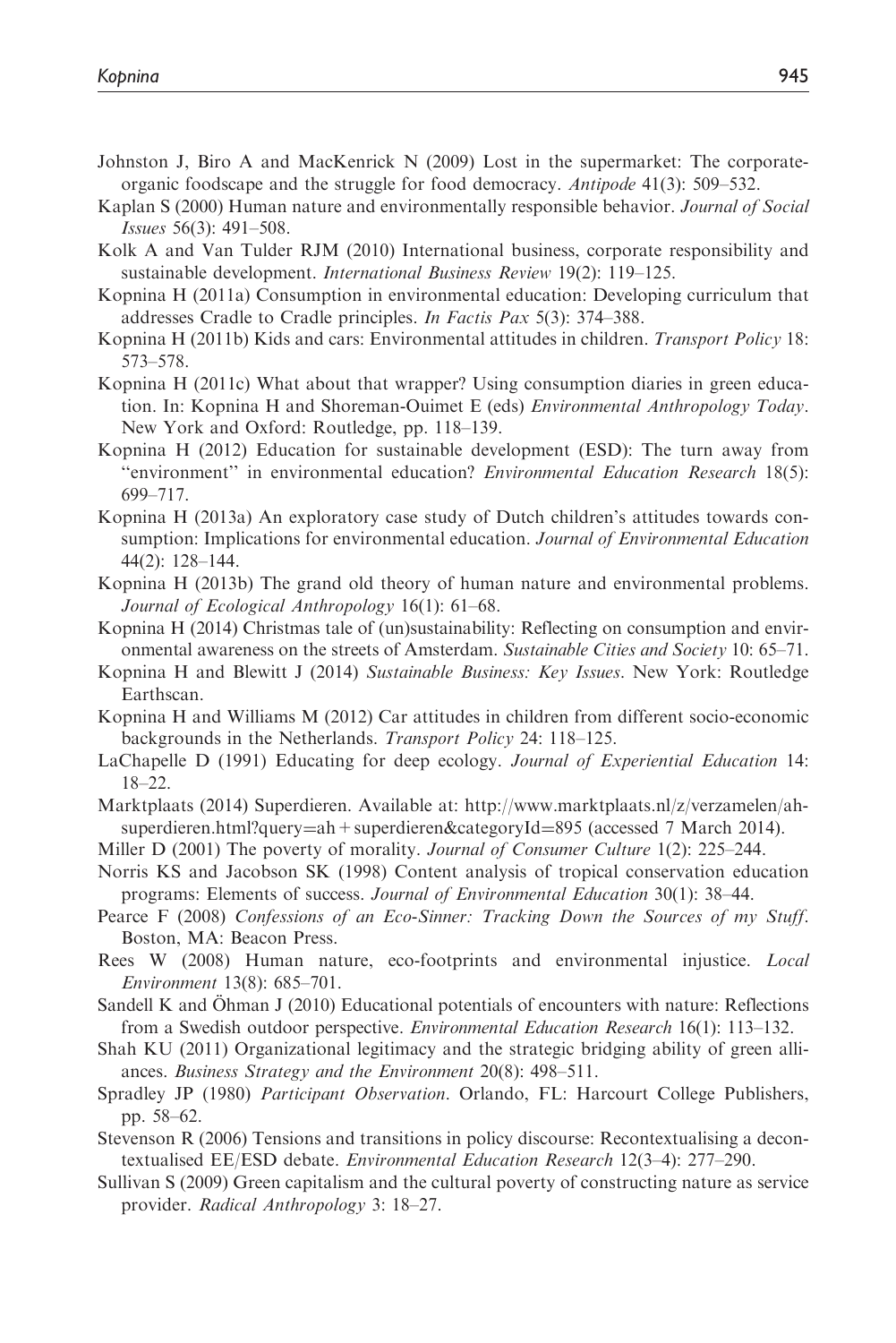Tbilisi Declaration (1978) Available at:<http://www.gdrc.org/uem/ee/tbilisi.html>

- Tennant M, Brennan G and Blomsma F (2015) Business and production solutions: Closing the loop. In: Kopnina H and Shoreman-Ouimet E (eds) Sustainability: Key issues. New York: Routledge.
- Tracy K and Mirivel JC (2009) Discourse Analysis: The Practice and Practical Value of Taping, Transcribing, and Analyzing Talk. New York: Routledge.
- Van Huijstee M and Glasbergen P (2010a) Business–NGO interactions in a multi-stakeholder context. Business and Society Review 115(3): 249–284.
- Van Huijstee M and Glasbergen P (2010b) NGOs moving business: An analysis of contrasting strategies. Business Society 49(4): 591–618.
- Van Huijstee M, Pollock L, Glasbergen P, et al. (2011) Challenges for NGOs partnering with corporations: WWF Netherlands and the Environmental Defense Fund. Environmental Values 20: 43–74.
- Van Tulder RJM, Van Leeuwen M and Kolk A (2001) Multinationality and corporate ethics: Codes of conduct in the sporting goods industry. Journal of International Business Studies 32(2): 267–283.
- Wereld Natuur Fonds (WNF) (2012a) Knuffeldiren winkel [Soft animals paradijs]. Available at: [http://adwords.knuffelparadijs.nl/?page](http://adwords.knuffelparadijs.nl/?pagewnf-knuffeldieren-winkel&id_cat7970&gclidCKu-9KWC5bMCFYJP3godWGoAwQ)=wnf-knuffeldieren-winkel&id [cat](http://adwords.knuffelparadijs.nl/?pagewnf-knuffeldieren-winkel&id_cat7970&gclidCKu-9KWC5bMCFYJP3godWGoAwQ)=[7970&gclid](http://adwords.knuffelparadijs.nl/?pagewnf-knuffeldieren-winkel&id_cat7970&gclidCKu-9KWC5bMCFYJP3godWGoAwQ)=[CKu-9KWC5bMCFYJP3godWGoAwQ](http://adwords.knuffelparadijs.nl/?pagewnf-knuffeldieren-winkel&id_cat7970&gclidCKu-9KWC5bMCFYJP3godWGoAwQ)
- Wereld Natuur Fonds (WNF) (2012b) Strategische partners: Albert Heijn [Strategic Partners: Albert Heijn]. Available at: [http://www.wnf.nl/nl/home/bedrijven/strategische\\_partners/](http://www.wnf.nl/nl/home/bedrijven/strategische_partners/albertheijn2/) [albertheijn2/](http://www.wnf.nl/nl/home/bedrijven/strategische_partners/albertheijn2/).
- Wereld Natuur Fonds (WNF) (2012c) WNF en Albert Heijn werken samen aan natuurbehoud. Available at: [http://www.wnf.nl/nl/actueel/nieuws/bericht/?bericht](http://www.wnf.nl/nl/actueel/nieuws/bericht/?bericht6472)=[6472](http://www.wnf.nl/nl/actueel/nieuws/bericht/?bericht6472)
- West P (2006) Conservation Is Our Government Now: The Politics of Ecology in Papua New Guinea. Durham, NC: Duke University Press.
- Wilk RW (2002a) Consumption, human needs, and global environmental change. Global Environmental Change 12(1): 5–13.
- Wilk RW (2002b) Culture and energy consumption. In: Bent R, Orr L and Baker R (eds) Energy: Science, Policy and the Pursuit of Sustainability. Washington, DC: Island Press, pp. 109–130.
- Wilk RW (2004) Questionable assumptions about sustainable consumption. In: Reisch L and Røpke I (eds) The Ecological Economics of Consumption (Current Issues in Ecological Economics). Cheltenham: Edward Elgar, pp. 17–22.
- Wilk RW (2009) Consuming ourselves to death. In: Crate S and Nuttall M (eds) Anthropology and Climate Change: From Encounters to Actions. Durham, NC: Duke University Press, pp. 265–276.
- Wilk RW (2010) Consumption embedded in culture and language: Implications for finding sustainability. Sustainability: Science, Practice and Policy 6(2): 38-48.
- World Wide Fund for Nature (WWF) (2012) Resultaten: Over Wat Samenwerking met het Bedrijfsleven Oplevert voor de Natuur [Results: About What Cooperation with Corporate Partners Offers for Nature]. Available at: [http://assets.wnf.nl/downloads/](http://assets.wnf.nl/downloads/resultatenbijlage_nl.pdf) [resultatenbijlage\\_nl.pdf](http://assets.wnf.nl/downloads/resultatenbijlage_nl.pdf)
- Wymer WW and Samu S (2003) Dimensions of business and nonprofit collaborative relationships. Journal of Nonprofit & Public Sector Marketing  $11(1)$ : 3-14.
- Zizek S (2010) First as tragedy, then as farce. Lecture animated by RSA Animate. Available at: [http://www.youtube.com/watch?v](http://www.youtube.com/watch?vhpAMbpQ8J7g)=[hpAMbpQ8J7g](http://www.youtube.com/watch?vhpAMbpQ8J7g)